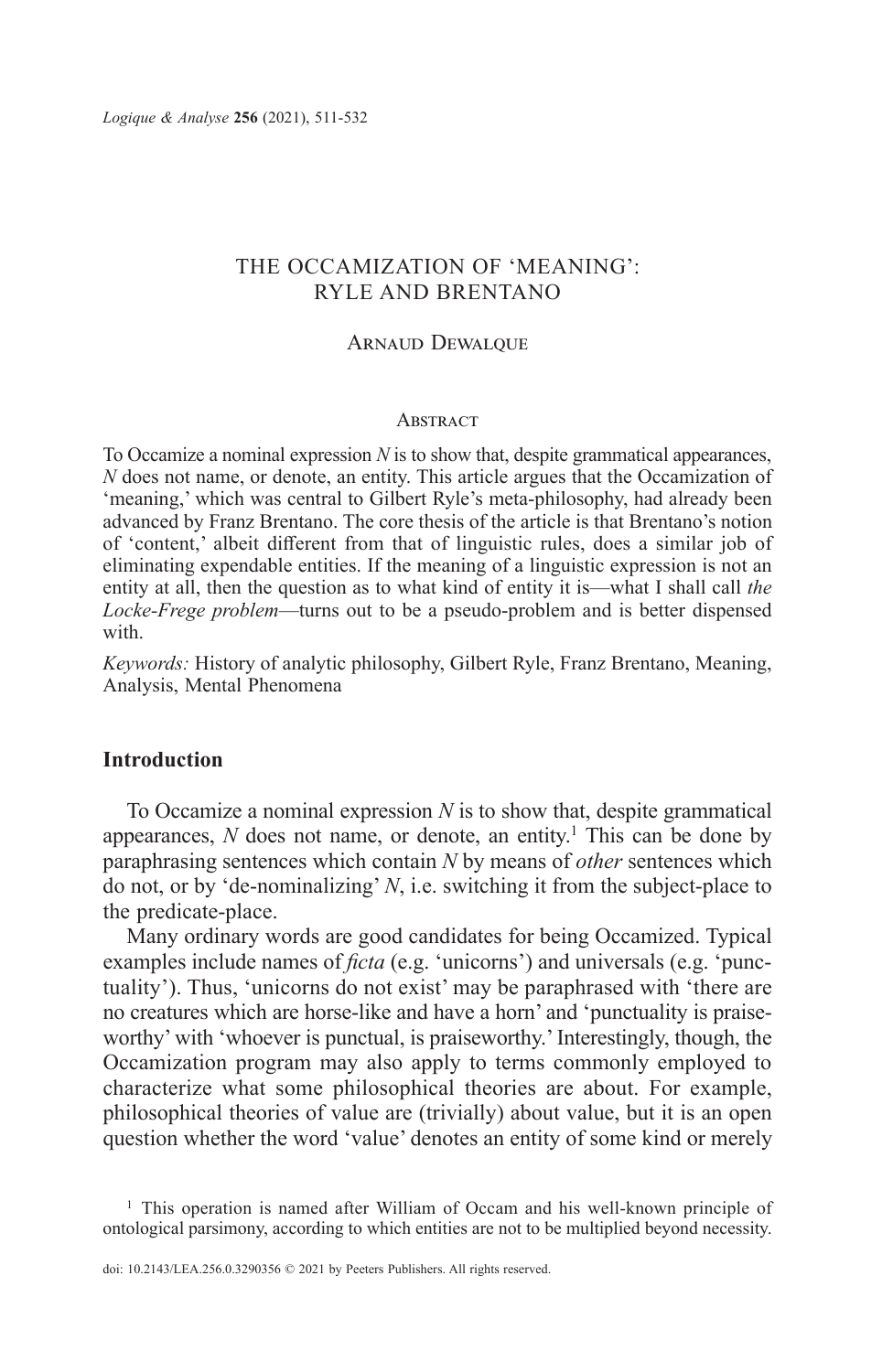seems to do so and should be Occamized. Similarly, twentieth-century logicians and analytic philosophers have been concerned with building up a theory of meaning (see e.g. Ryle 1956, 8) but it is an open question whether the word 'meaning' denotes an entity of some kind or should be Occamized.

This article addresses (what I shall call) the *Occamization of 'Meaning'*  —henceforth, OM—which arguably is a milestone in the history of analytic philosophy (more on that in Section 1). The central idea behind OM is as follows. Despite grammatical appearances, the substantive 'meaning' is not a logical name, no more than 'unicorn' or 'punctuality.' Therefore, sentences about meaning (e.g. 'I know/understand the meaning of this idiomatic expression,' 'these two sentences have the same meaning,' etc.) must be paraphrased to show that they are not about some queer entity. The thesis defended in this article is that OM, which was central to Gilbert Ryle's meta-philosophy, can be traced to Franz Brentano, arguably the champion of Occamization in the early twentieth century.

Many studies have explored Ryle's connection with the Austro-German phenomenological tradition,<sup>2</sup> yet Brentano's and Ryle's shared efforts to Occamize the notion of meaning remained neglected so far. It is my goal to fill this gap. I shall not argue that Ryle's Occamization of meaning is the direct outcome of Brentano's influence, though. Although Ryle was familiar with some of Brentano's writings<sup>3</sup> and occasionally praised Brentano and Russell for their 'de-nominalization' program (Ryle 1973, 262), textual evidence is too sparse to establish any direct influence in this respect. Yet, I want to argue that Ryle's Occamizing approach to meaning bears interesting similarities and dissimilarities to Brentano's (although I will focus on similarities here, I believe that dissimilarities are no less important). More pointedly, I shall argue that Brentano's notion of 'content' (*Inhalt*), albeit different from that of linguistic rules, does a similar job of eliminating expendable entities. The key interpretive idea behind this thesis is that Brentanian contents are not to be equated with Lockean ideas, for in Brentano's view, the term 'content' itself is not a logical name and merely works as a shorthand expression for a complex state of affairs. I will provide textual evidence for this claim and explain it in greater detail in Section 3.

The article has four sections. Section 1 ('The Locke-Frege Problem') suggests that the problem of what kind of entity is named by the term 'meaning' was overarching in early analytic philosophy until proponents of OM downgraded it to a pseudo-problem. Section 2 ('Ryle's Argument

<sup>2</sup> See e.g. (Brandl 2002; Bourdeau 2003; Thomasson 2002; 2007; Vrahimis 2013, 110–59; Morran 2014, 254–59; Chase and Reynolds 2017; Dewalque 2021).

<sup>3</sup> Ryle was in possession of Oskar Kraus' edition of Brentano's *Psychology from an Empirical Standpoint* (Brentano 1924; 1925) and *Wahrheit und Evidenz* (Brentano 1930), two works which contain Brentanian thoughts on language. He also had (Srzednicki 1965), which contains further relevant material, including (Brentano 1965).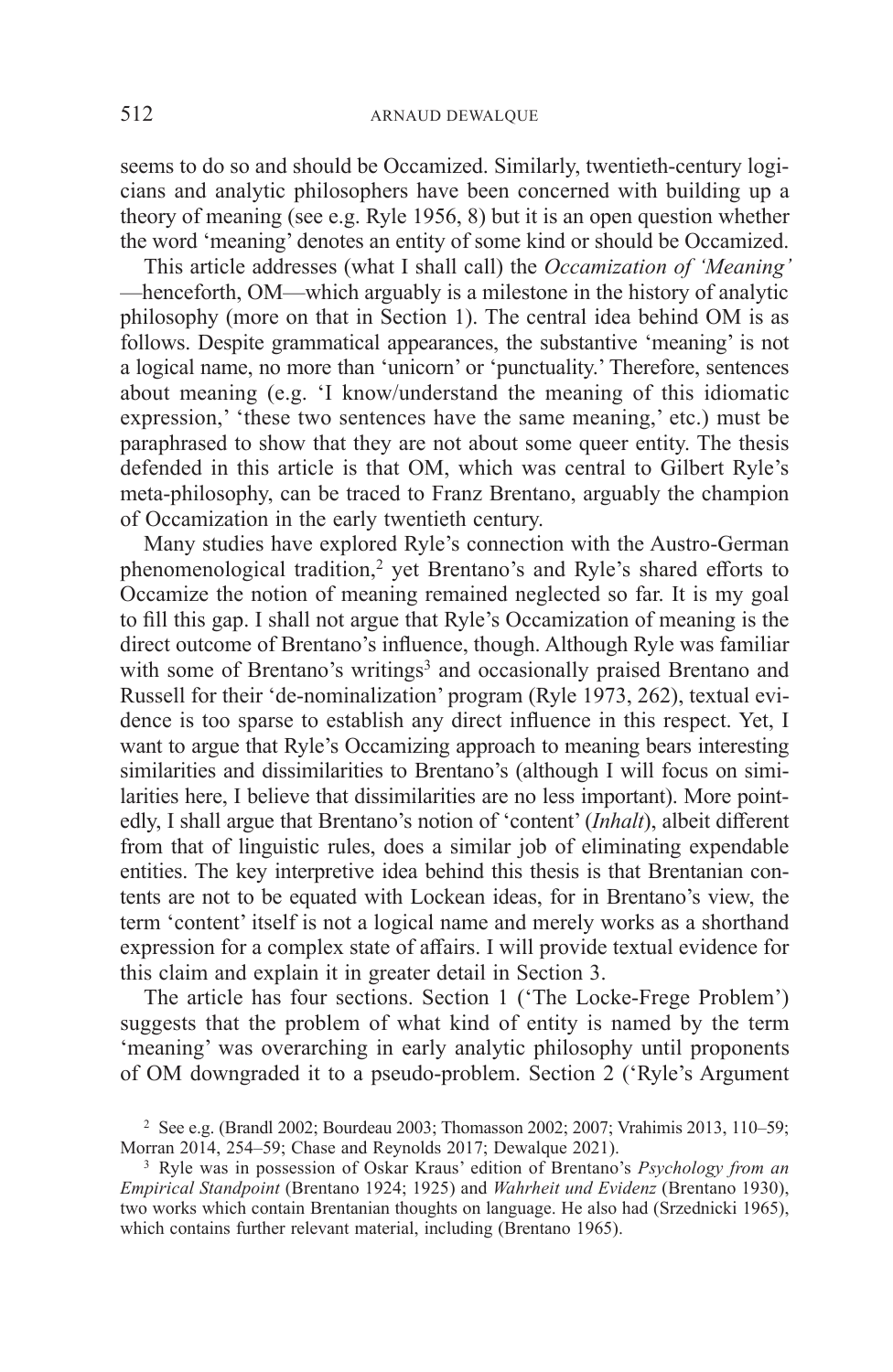for OM') offers a reconstruction of Ryle's argument for OM. Section 3 ('Brentano's Argument for OM') does the same with Brentano's argument, and Section 4 ('Conclusion') summarizes the main result of the proposed reconstruction.

### **1. The Locke-Frege Problem**

The mandate of this section is to set the stage for OM by introducing (what I call) the *Locke-Frege problem*. The latter revolves around a simple question, namely: what kind of entity is denoted by the noun 'meaning'? To be more precise, does 'meaning' denote (i) a physical entity, (ii) a mental entity (a Lockean 'idea in the head,' say) or (iii) an abstract entity (a Fregean 'sense')? I offer a brief outline of the main arguments before suggesting that the Locke-Frege problem turns out to be a pseudo-problem: if the noun 'meaning' is to be Occamized—as Brentano and Ryle both argue—then it does not denote an entity at all, be it a mental or extramental entity.

Let me start with a fairly uncontroversial claim. For any linguistic expression *E*, to understand *E* is to grasp its meaning. For example, understanding the word 'groom' is to grasp the meaning of the word—or, perhaps, of more complex expressions which contain the word (e.g. 'the groom carried the bride over the threshold'). But what is it to grasp the meaning of *E*? As Frege famously pointed out (Frege [1892] 1993a), grasping the meaning of *E* is not the same than knowing what *E* refers to. Plainly, you can understand what the phrase 'the taller man in this room' means even if you do not know who is the taller man in this room or whether there is indeed someone in the room. But the same point can be made without referring to a thinking or knowing subject. For one thing, some meaningful expressions do not refer at all: they do not pick out anything in the world (e.g., 'unicorns', 'and,' etc.). For another, the same thing can be referred to by means of various expressions with different meanings (e.g., 'morning star' and 'evening star' both refer to Venus). None of that would be possible if the meaning of *E* were identical to its reference. This is precisely what motivated Frege in introducing his distinction between 'sense' (*Sinn*) and 'reference' (*Bedeutung*) in his 1892 path-breaking article.

Interestingly, two years later, Brentano's student, Kasimierz Twardowski, made a similar point in his habilitation thesis. 'The city located at the site of the Roman Juvavum' and 'Mozart's birthplace,' he writes, both refer to the city of Salzburg, and yet they clearly have a different meaning (Twardowski [1894] 1982, p. 32; 1977, p. 29). Twardowski thereby seems to acknowledge Frege's distinction between sense and reference. Yet, interestingly, he puts it in a Brentanian terminology. The two nominal expressions, he goes on, express acts of presentations (*Vorstellungen*) which are directed at the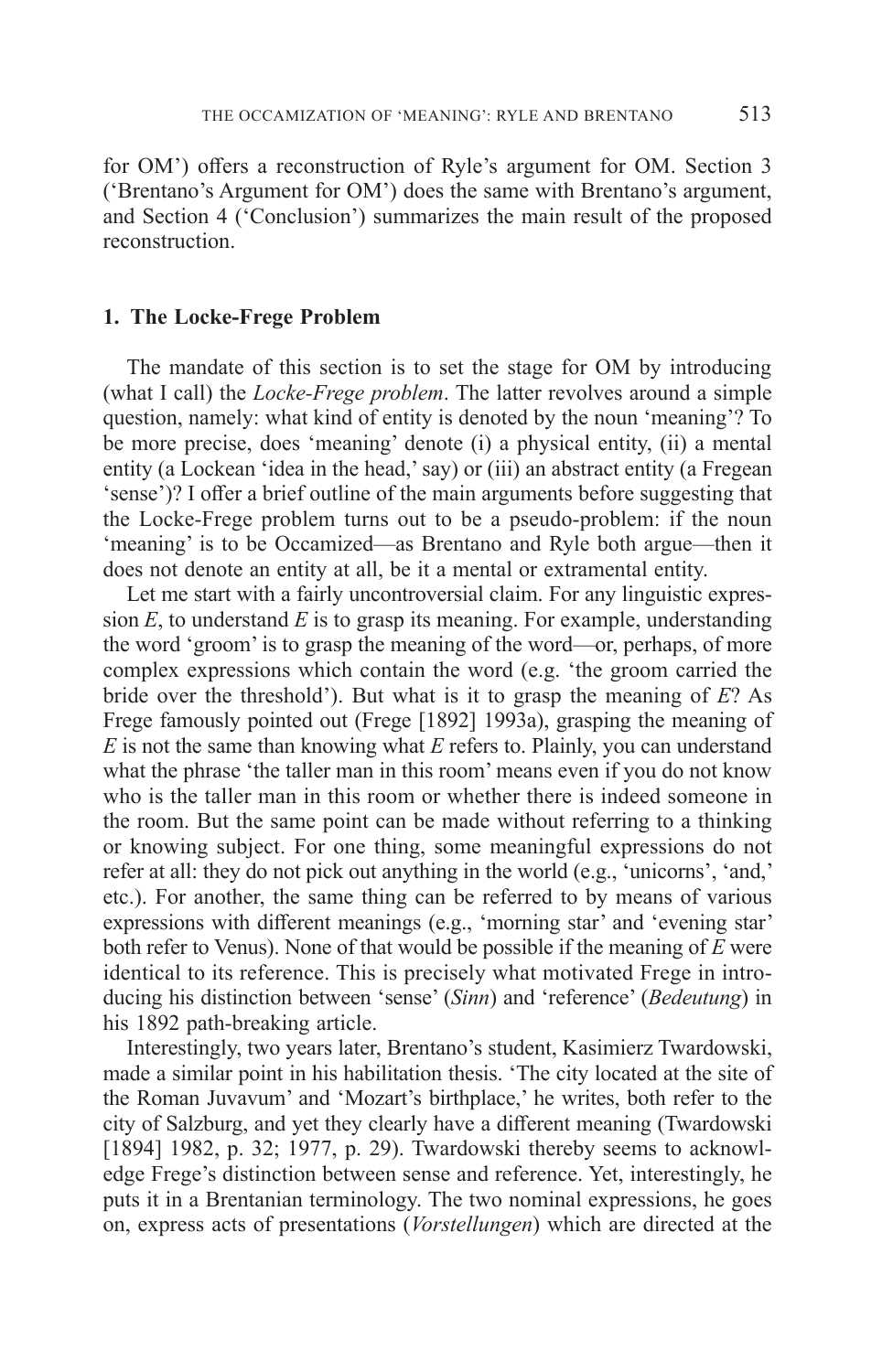same 'object' (*Gegenstand*) but have a different 'content' (*Inhalt*).4 As we will see momentarily, this difference may not be merely verbal or terminological, for the talk of 'content' (which, as it happens, is not altogether absent from Frege's writings) seems to invite the thought of something that exists within the mind of someone. Yet, for now, let us take for granted that understanding *E* amounts to grasping the meaning of *E*, which in turn amounts to grasping the 'sense' of *E* (Frege) or the 'content' of the mental act expressed by *E* (Brentano, Twardowski), and let us assume that the notions of sense and content can be used interchangeably. The talk of sense/ content, however, is hardly illuminating in and of itself, for the ontological question arises again: what kind of entity is *that*?

A first option is to conceive of sense/content as a *mental entity*, something which exists in the mind of the one who understands *E*. On this view, the sense of *E* or the content of the related mental act is an 'idea in the head' in Locke's sense. Thus, grasping the meaning of *E* would essentially be tantamount to grasping the idea which is expressed by *E*, and communicating would essentially be a process of making one's ideas known to others. Locke arguably qualifies as an advocate of this view when he writes: "*Words in their primary or immediate signification stand for nothing but the ideas in the mind of him that uses them*, how imperfectly soever or carelessly those *ideas* are collected from the things which they are supposed to represent. When a man speaks to another, it is that he may be understood; and the end of speech is, that those sounds, as marks, may make known his *ideas* to the hearer" (Locke, *Essay* 3.2.2; 1975, 405). Twardowski himself seems to lean toward this option when he equates the notion of 'content' with that of a 'mental "picture"' (*psychisches Bild*) which exists in the mind of the speaker/addressee (see, e.g., Twardowski [1894] 1892, p. 9; 1977, p. 7). On this interpretation, the content is a mental entity that exists as long as there is a related mental activity and then disappears when this activity is replaced with another. It is, as it were, a kind of mental reduplication of the intended object, something like an internal—or immanent—object which is present for a period of time in the mind of someone and then ceases to exist. The fact that Twardowski employs the notions of 'content' and 'immanent object' interchangeably is quite telling (as I shall argue in Section 3, this way of interpreting the notion of 'content' is not in line with Brentano's own conception, according to which it is an error to regard the content of a mental act as an object endowed with some kind of diminished existence).<sup>5</sup>

<sup>4</sup> Twardowski ([1894] 1892, p. 32; 1977) calls such expressions 'equivalent presentations' (*Wechselvorstellungen*), a label which echoes Bolzano's notion of 'equivalent concepts' (*Wechselbegriffe*) (Bolzano ca. 1812, GA II, A, 5, p. 143).

<sup>5</sup> Arguably, Twardowski's interpretation of content as 'immanent object' derives, not from Brentano himself (although the latter may have failed to present a clear picture of his view in his logic lectures), but from Alois Höfler, who was a student of Meinong's. Höfler's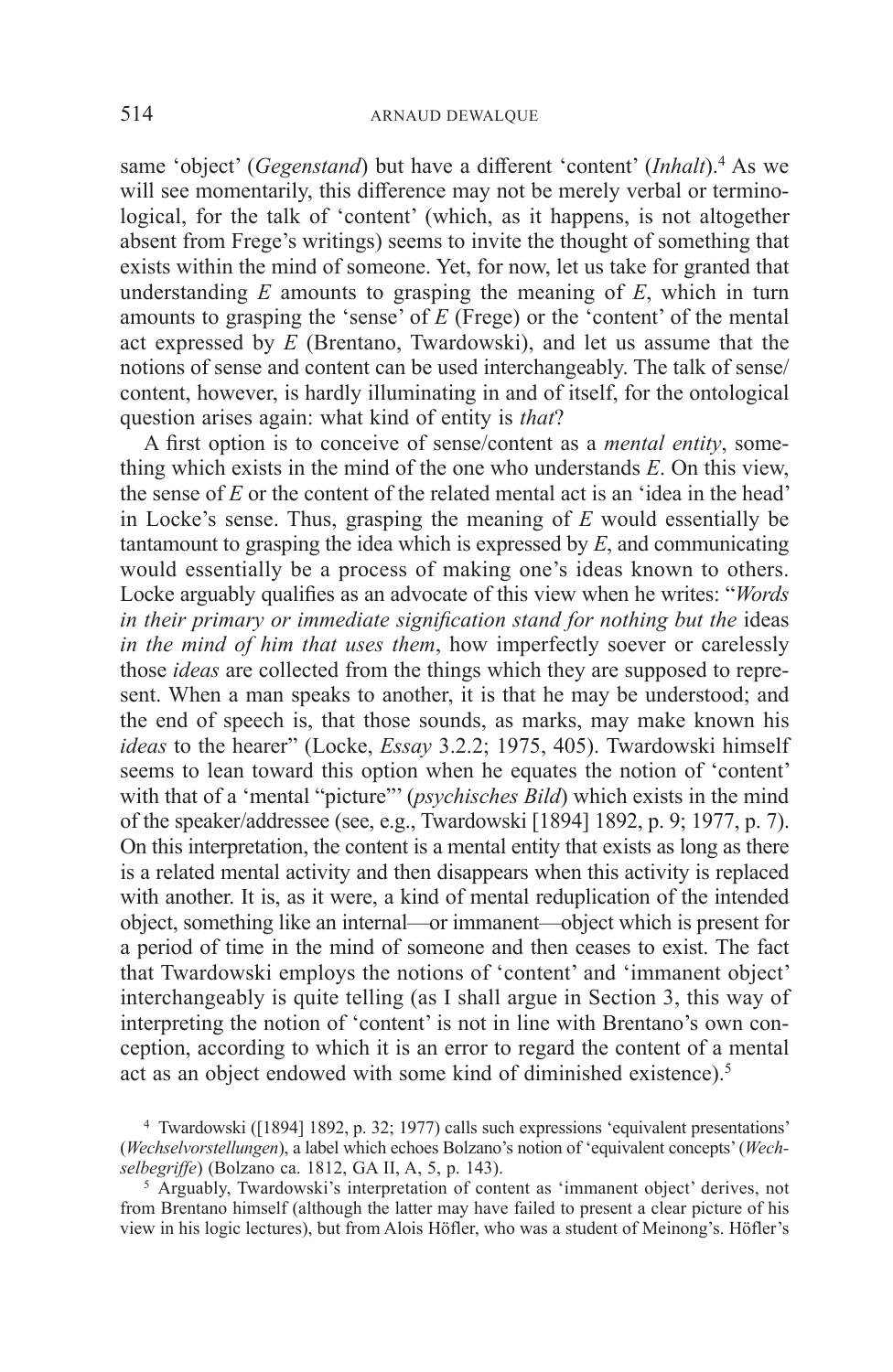Now this way of understanding the notion of sense/content faces wellknown difficulties. As Frege argued, the Lockean option (for want of a better label) cannot be right, for ideas and mental pictures—unlike senses/ contents—are private to their owners. To mention Frege's own example: "A painter, a horseman, and a zoologist will probably connect different ideas with the name 'Bucephalus'. This constitutes an essential distinction between the idea and the sign's sense, which may be the common property of many and therefore is not a part of a mode of the individual mind" (Frege [1892] 1993a, p. 26). For the sake of illustration, suppose you utter the sentence 'the groom carried the bride over the threshold' in a communicational context. If the communication is successful, this utterance is accompanied by two distinct ideas: one is the idea of the bride-carrying groom which belongs to *your* stream of consciousness, and the other is the idea of the bride-carrying groom which belongs to *your addressee's* stream of consciousness. The former is distinct from, and could very well exist without, the latter, as is the case when communication fails (perhaps your addressee was preoccupied by something else and heard what you said without forming the related idea). Similarly, when you meaningfully utter the sentence twice, the idea of the bride-carrying groom shows up twice in your stream of consciousness before vanishing again. And yet, arguably, it is not the meaning of the sentence that shows up twice and vanishes. Unlike ideas in the head, meaning itself has no duration and does not literally belong to the stream of consciousness of anyone. The moral, it seems, is that whatever is happening in the mind is not identical to the meaning of *E*.

There certainly are different ways of putting this argument. Interestingly, it is not at the level of names but at the level of complete assertive sentences that the impossibility of interpreting sense/content as a Lockean idea becomes overwhelming. In a letter to Jourdain, Frege bases his argument on the possibility that two language-users contradict each other. Very roughly, his line of reasoning is as follows : (1) if the sense of *E* would be identical to a mental entity—a mental picture, say—that shows up in someone's stream of consciousness, then it would be impossible for two language-users to contradict each other, since each of them would express his/her own mental picture; (2) it is not impossible for two language-users to contradict each other; therefore,  $(3)$  the sense of  $E$  is not identical to a mental entity that shows up in someone's stream of consciousness.6

conception of content is that of an internal object which is the term of an intentional relation that somehow reduplicates the intentional relation to the external object (when there is any). See (Taieb 2017, p. 42-43). Brentano's own position is in strong opposition to this view, for he understands the notion of 'content' in a different way—or so I shall argue in Section 3.

<sup>6</sup> See (Frege [undated] 1993b, 44–5): "If the sense of a name was something subjective, then the sense of the proposition in which the name occurs, and hence the thought, would also be something subjective, and the thought one man connects with this proposition would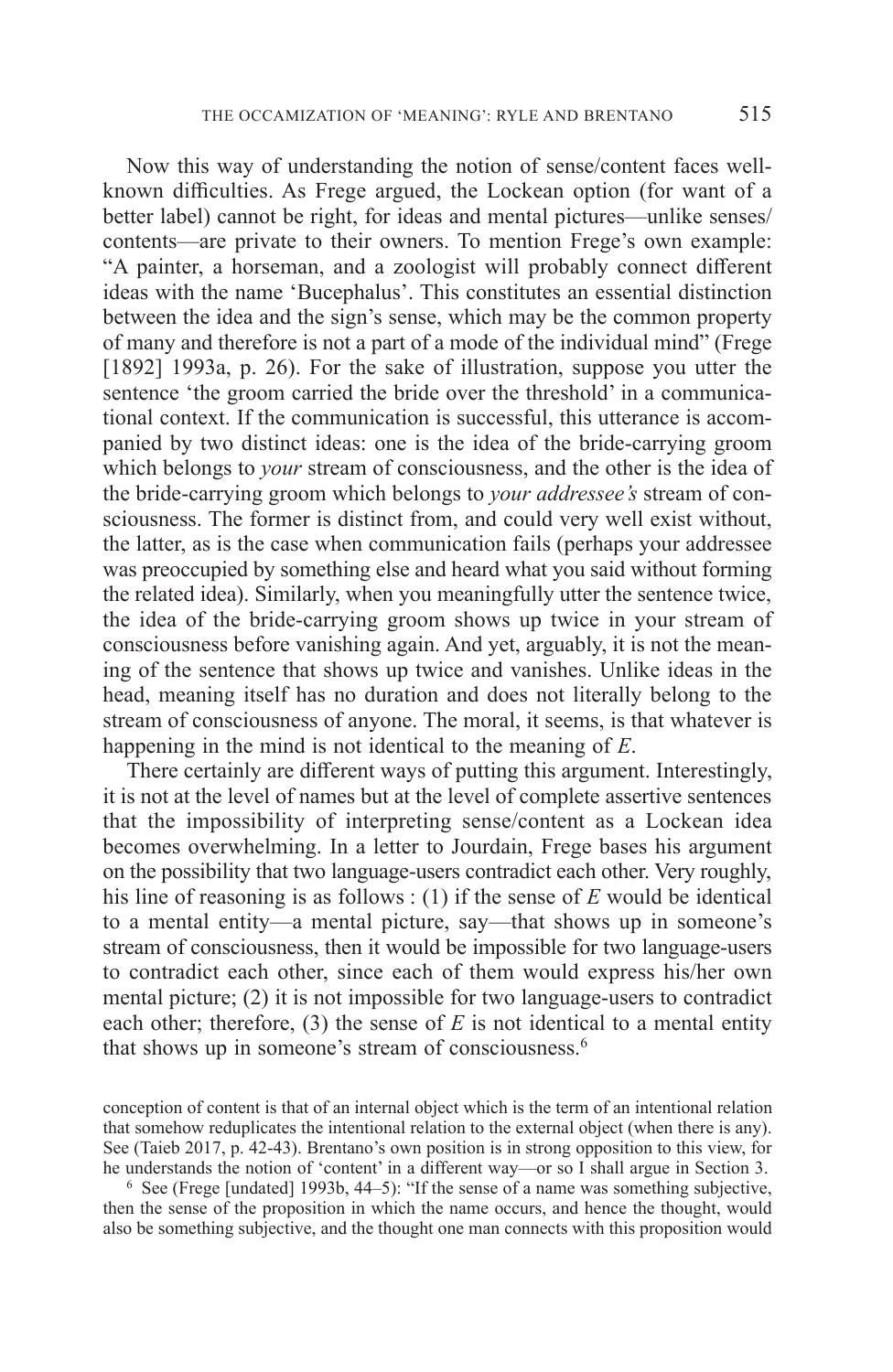From there, a fairly natural line of reasoning would be to conclude that, if meaning is neither a physical entity in the world nor a mental entity in the mind, then it is an abstract entity. This, arguably, is the option Frege himself endorses. In his view, the sense of a name is best conceived of as a constituent part of the meaning of an assertive sentence, which he terms a 'thought' (*Gedanke*). Yet, importantly, a Fregean thought is not to be conflated with the act of thinking or having a presentation/idea (*Vorstellung*). Rather, the thought is an objective correlate of some acts of thinking; it is that which is true or false and can be shared by several thinkers.<sup>7</sup> As Frege puts it in his 1897 notes on logic: "The sense of a sentence [*Der Sinn eines Satzes*] is termed a 'thought' [*Gedanke*]. […] A thought is not an idea [*Vorstellung*] and is not composed of ideas. Thoughts and ideas are fundamentally different. By associating ideas, we never arrive at anything that could be true" (Frege [1897] 1979, 126; 2001, 35). This line of thought culminates in (Frege 1818), where he famously argues that "thoughts are neither things of the external world nor presentations. A third realm (*drittes Reich*) has to be acknowledged" (Frege 1918, 69; 1990, 353). This 'third realm' is one of abstract entities—entities which (like presentations/ideas) cannot be perceived by means of sensory organs but which (like material things) do not need any 'owner' (*Träger*) and are not sustained by any mental activity (id.).

Historically speaking, this view certainly was popular in early analytic philosophy. Indeed, it is probably not incorrect to say that early analytic philosophers, driven by the thought that the meaning of a linguistic expression is neither a physical nor a mental entity, came to think of it as a third kind of entity akin to Platonic Ideas. Thus, Russell and Moore, following Meinong (Meinong [1904] 1981), conceived of meanings as ideal entities which somehow *are* without *existing* (Moore [1910-11] 1953, 289 ff.; Russell [1912] 2001, 52 ff.). Accordingly, to know what a linguistic expression means ultimately amounts to 'be acquainted with' (Russell), or 'grasp' (Frege), the relevant extramental entity. This, in a nutshell, was the overarching strategy that early analytic philosophers employed against naturalism and psychologism. At stake was to secure a specific area of investigation for philosophy, thereby guaranteeing its autonomy towards the natural and the psychological sciences. As far as they are concerned with meanings, philosophers do not deal with physical or mental entities, but with a different kind of entities, namely, abstract entities—or so the story goes.

be different from the thought another man connects with it; a common store of thoughts, a common science, would be impossible. It would be impossible for something one man said to contradict what another man said, because the two would not express the same thought at all, but each his own." See also (Frege 1918, 69; 1990, 353), where the same argument is employed.

<sup>7</sup> See already (Frege [1892] 1993a, p. 28, fn.): "By a thought I understand not the subjective performance of thinking but its objective content, which is capable of being the common property of several thinkers."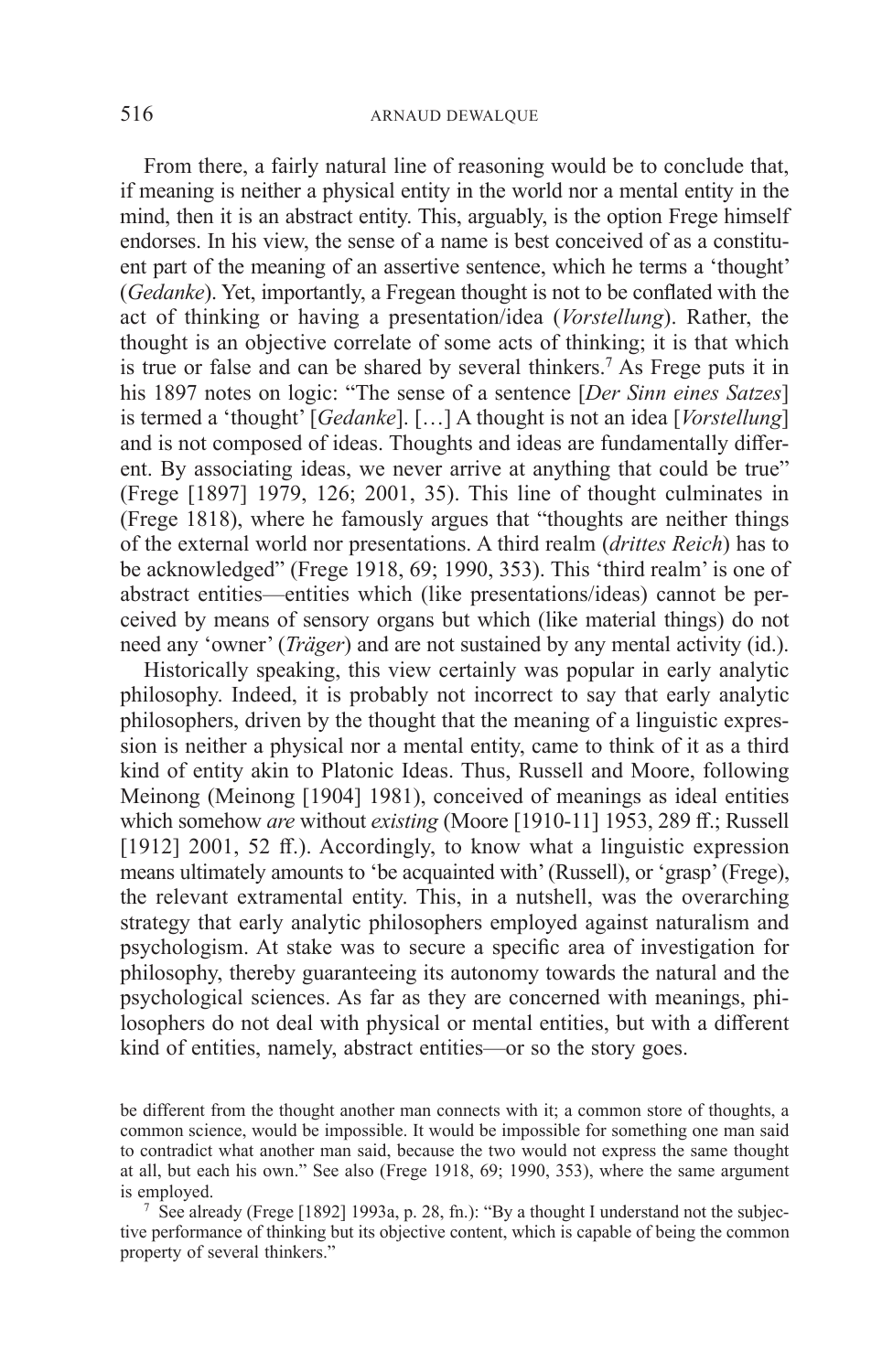In due course, however, analytic philosophers like Wittgenstein and Ryle broke with this conception and promoted a different strategy altogether against psychologism. They basically rejected as false the assumption —common to all arguments that I reconstructed so far—that meaning was an entity of some kind. They argued that the noun 'meaning' should be *Occamized* to the effect that it does not denote an entity at all (see Ryle 1932, 163; 2009a, 65; 1957; 2009a, 363–85). According to this Occamizing approach, to know what a linguistic expression means is not to be acquainted with some entity, mental or extramental. Rather, it is to know what can logically be *said* with it in various contexts. To put it in a slogan: it is to know *the rules of the linguistic game* (see Ryle 1957; 2009a, 376). To understand the novelty of this view, it is crucial to note that a linguistic rule is not an entity in any sense of the term; it is not something that exists above and beyond physical sets of syllables and mental goings-on. Acknowledging (the existence of) linguistic rules simply amounts to acknowledging that there are *ways of employing words* that yield a meaningful discourse, and others that do not. Accordingly, the view that philosophy would be concerned with investigating a specific set of entities—abstract entities—was rejected and a different meta-philosophy emerged, according to which what makes philosophy a distinctive discipline is not the kind of entities it deals with but the kind of activity it is (see e.g. Ryle 1957; 2009a, 379 ff.; see also 2009a, xx–xxi).

It should be clear that what I have called the Locke-Frege problem namely: what kind of entity does the noun 'meaning' refer to?—does not hereby receive a novel solution. It is less solved than *dissolved*. Consequently, Ryle's own writings draw a sharp opposition between *meaning theorists* (Meinong, Husserl, Moore, and the early Russell), who were still under the spell of the Locke-Frege problem, and supporters of OM (the later Russell, Wittgenstein, and Ryle himself), who deemed it a *pseudo-problem*. From this perspective, Ryle maintains, "preoccupation with the theory of meaning could be described as the *occupational disease* of twentieth-century Anglo-Saxon and Austrian philosophy" (Ryle 1957; 2009a, 363; my emphasis). He goes on: "Meinong in Austria and Frege in Germany, as well as Moore and Russell in this country, in their early days, […] maintained the objective existence or being of all sorts of abstract and fictional *entia rationis*" (Ryle 1957; 2009a, 373–74). Interestingly, though, two authors, Franz Brentano and Bertrand Russell, are credited with ground-breaking insights into the Occamization program and the rejection of *entia rationis* as mere fictions. The fact is, Ryle explicitly singles out Brentano and Russell as forerunners of OM. Not only did they feel the necessity to engage into the Occamization program, they basically did it for the same reason: to oppose Meinong's object theory. As Ryle puts it: "Meinong's own Pandora's box of contrived logical subjects helped to drive Brentano himself and especially Russell into systematic and strategic de-nominalization" (Ryle 1973, 262).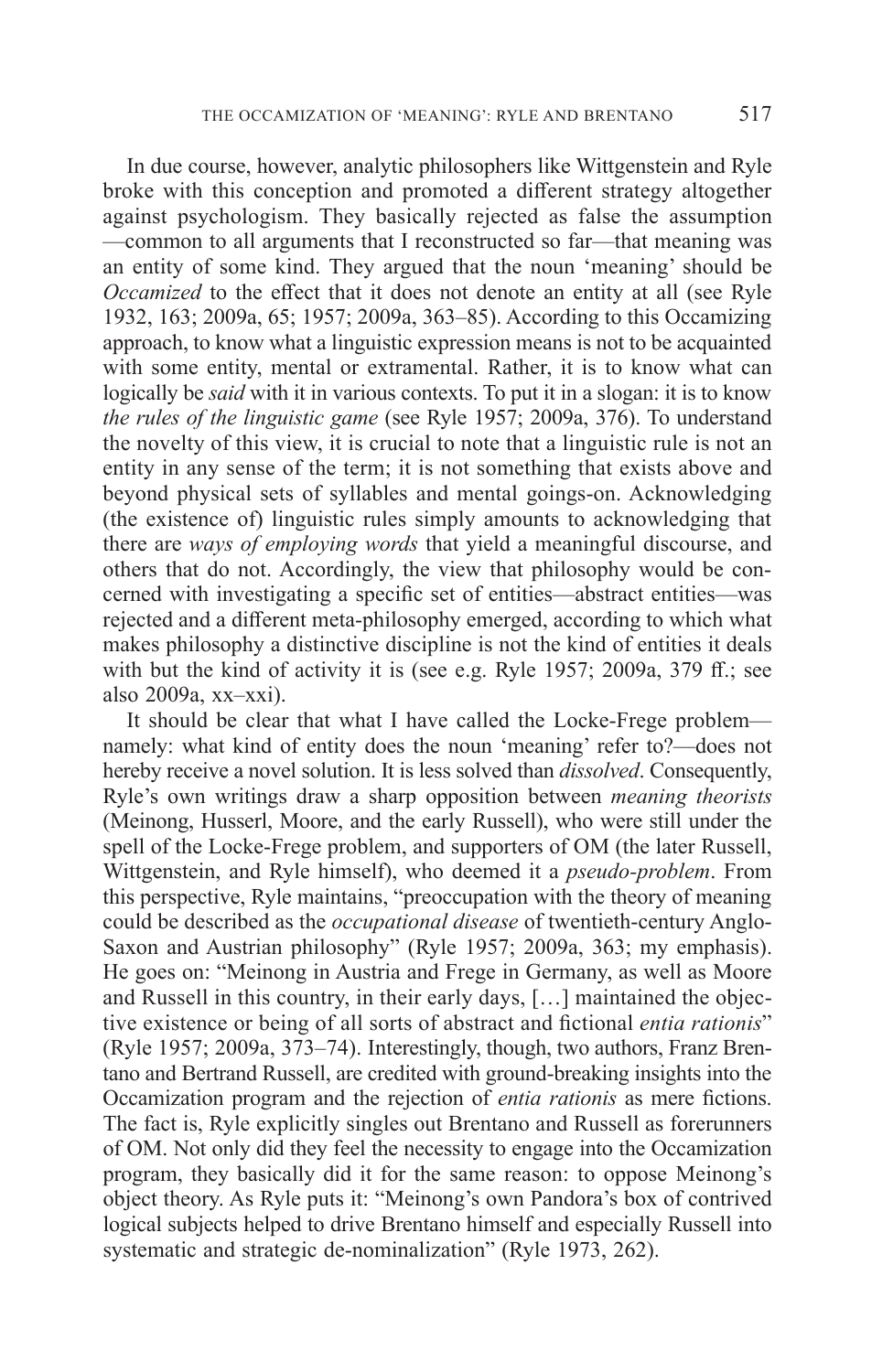The details of Brentano's and Russell's anti-Meinongianism do not need to concern us here. What supporters of OM need is an argument to the effect that the noun 'meaning,' despite grammatical appearances, is not a logical name (i.e. it does not denote anything). Very roughly, a somewhat indirect strategy available to them is as follows. First, they can argue that sentences about meaning are *equivalent* to sentences about something else yet to be discovered—call it '*X.*' 8 The next step is to argue that, if sentences about meaning are equivalent to sentences about  $\overline{X}$  and  $\overline{Y}$  is not a logical name, then 'meaning' is not a logical name, either. Thus, the overall shape of (what I take to be) the master argument for OM is something like this:  $(1)$  sentences about meaning are equivalent to sentences about *X*; (2) *'X'* is not a logical name; (3) if sentences about meaning are equivalent to sentences about *X* and *'X'* is not a logical name, then 'meaning' is not a logical name, either; therefore, (4) 'meaning' is not a logical name. The challenge for advocates of OM is to figure out what *X* is and provide support for the argument's premises.

In the next section I spell out Ryle's way of filling in the shape of the argument before turning, in Section 3, to Brentano's own version of the argument.

## **2. Ryle's Argument for OM**

The goal of this section is to reconstruct Ryle's version of the argument for the claim that 'meaning' is not a logical name. Ryle's key idea, I submit, is that sentences about the meaning of *E* are equivalent to sentences about the correct employment of *E*. This is the thought Ryle extracts from Wittgenstein's dictum: "Don't ask for the meaning; ask for the use" (Ryle 1957; 2009a, 377; 1961; 2009a, 425). If we inject this idea into the overall shape of the argument, we obtain the following line of reasoning: for any linguistic expression *E*,

- 1. sentences about the meaning of *E* are equivalent to sentences about the correct employment of *E*;
- 2. 'correct employment' is not a logical name;
- 3. if sentences about the meaning of  $E$  are equivalent to sentences about the correct employment of *E* and 'correct employment' is not a logical name, then 'meaning' is not a logical name, either;

therefore,

4. 'meaning' is not a logical name.

<sup>8</sup> Two sentences are *equivalent* if, and only if, the truth (resp., falsity) of one of them entails the truth (resp., falsity) of the other. Equivalence is not to be conflated with identity. For example, 'this triangle is equilateral' is equivalent to 'this triangle is equiangled,' although it is not identical to it, since being equilateral and being equiangled are different properties.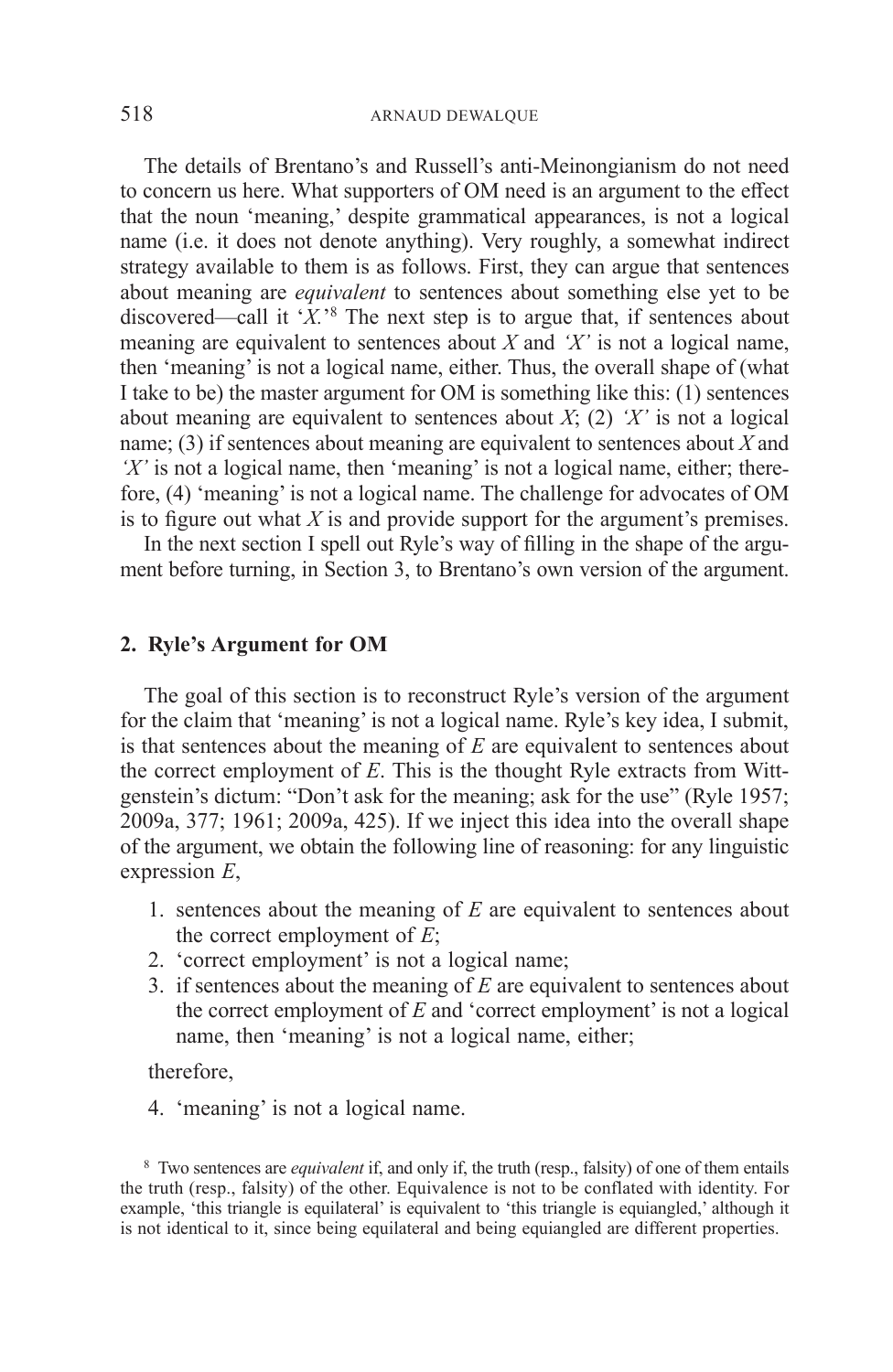The argument is valid. The issue boils down to whether its premises should be accepted or not. I shall comment on each premise in turn.

According to premise 1, sentences about the meaning of *E* are equivalent to sentences about the correct employment of *E*. To make sense of this premise, it may be helpful to start by explaining why sentences about meaning are to be paraphrased in the first place. In point of fact, Ryle has it that sentences about meaning belong to the category of so-called systematically misleading sentences and that all systematically misleading sentences must be paraphrased to avoid philosophical mistakes. Let me spell out this point.

Ryle's account of systematically misleading sentences was first presented in his speech to the meeting of the Aristotelian Society in London on 21 March 1932, and was published shortly after in the *Proceedings* of the Society (Ryle 1932; 2009a, 41–65). The notion of systematically misleading sentences applies to cases where a sentence looks as if it is about something while in fact it is about something *else*. 9 For example, 'Satan is not a reality' has the same surface grammar as 'Capone is not a philosopher,' and yet, whereas the latter denies a certain property (namely, that of 'being a philosopher') to the individual called 'Capone,' it would be an error to say that the former denies a certain property (that of 'being a reality') to an individual called 'Satan.' Despite the grammatical appearances, 'Satan is not a reality' is not about Satan in the way in which 'Capone is not a philosopher' is about Capone (Ryle 1932, 148–49; 2009a, 48). It refers, if at all, to something *else*, namely the fact that *there is no individual* who is called 'Satan' and who exhibits the related features (is devilish, etc.). Similarly, 'centaurs are fictional creatures' is systematically misleading in that it has the same surface grammar as 'whales are marine mammals'; however, whereas 'whales are marine mammals' ascribes the property of being marine mammals to whales, 'centaurs are fictional creatures' does not ascribe the property of being fictional creatures to centaurs, for the word 'centaurs' simply does not signify a "subject of attributes" (Ryle 1932, 144; 2009a, 45). Rather, 'centaurs are fictional creatures' should be considered a mere shorthand for what would be less conveniently, albeit less misleadingly, expressed by means of *another* sentence like 'there is no creature in the non-fictional world which is half-man and half-horse' (or whatever properties are taken to be definitional of centaurs).

Although Ryle himself does not give an explicit definition of systematically misleading sentences, I have suggested elsewhere (Dewalque 2021, 102–5) that a plausible definition requires us to distinguish between what a given sentence is about in virtue of its having a certain surface grammar ('about<sub>sG</sub>') and what it is about in virtue of its having certain truth conditions ('about<sub>TC</sub>'). Ryle himself comes close to this distinction in his 1933

<sup>&</sup>lt;sup>9</sup> See (Dewalque 2021) for a more extensive presentation.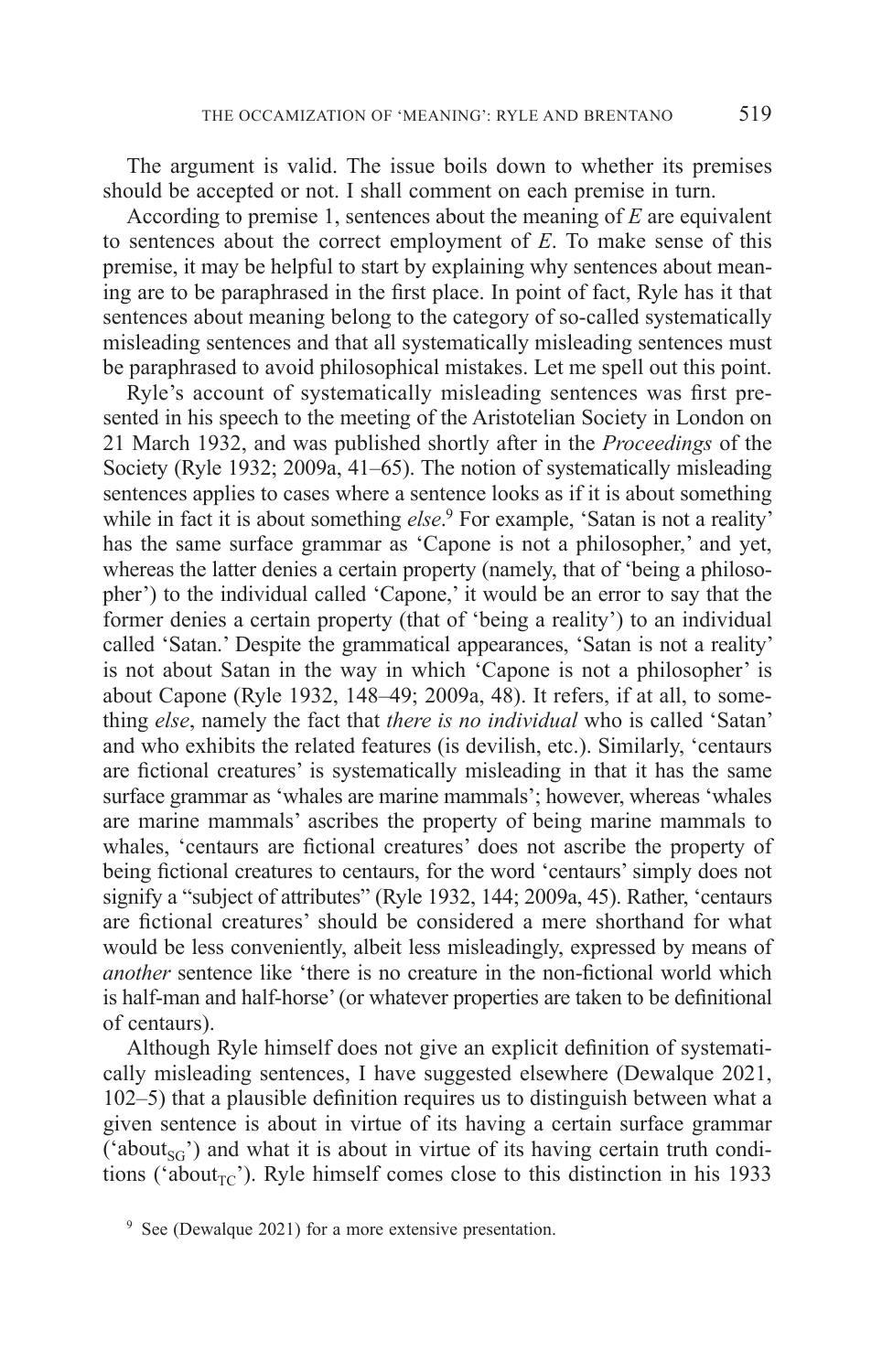article on 'About,' where he distinguishes (among other things) between 'about-nominative' and 'about-referential' (see Ryle [1933], 2009a, 86–8). This distinction puts him in a position to say that there is a sense in which 'unicorns do not exist' is about unicorns—since it has 'unicorns' as grammatical subject—although in another sense it is not about unicorns—since it does not actually refer to unicorns. It is about unicorns in a grammatical but not in a referential sense. Differently put: its truth does not depend on there being unicorns which, paradoxically, would have the property of being non-existing. My proposal is, first, to rephrase this distinction between different senses of 'about' in terms of surface grammar and truth conditions and, next, to employ it in order to define what is meant here by a systematically misleading sentence. The key idea is that a sentence is systematically misleading if what it is about<sub>SG</sub> is not identical to what it is about<sub>TC</sub>. More formally put:

## *Systematically Misleading Sentence*

For any sentence *S*, *S* is systematically misleading if, and only if, (i) *S* is about<sub>SG</sub> *x* and (ii) *S* is about<sub>TC</sub> *y*, and (iii)  $x \neq y$ .

The point of paraphrasing systematically misleading sentences is for philosophers or whoever "embarks on abstraction" (Ryle 1932, 146; 2009a, 46) to avoid being misled into multiplying entities beyond necessity—hence the whole idea of Occamization. The paraphrase strategy aims to make explicit what a misleading sentence really is about in virtue of its truth conditions (about<sub>TC</sub>). The overall principle underlying this strategy may be stated as follows: "Wherever possible, […] the contributions made to sentences by words and phrases must be shifted away from the [subject]-place and into the predicate-place" (Ryle 1973, 262).

For the sake of illustration, consider again sentences about *ficta* and sentences about universals. Whereas the sentence 'centaurs do not exist' looks as if it is about centaurs, it actually is about something *else*. This can be shown by considering the sentence's truth conditions. Indeed, what is required for the sentence to be true is not that there are centaurs which have the property of being non-existent, for it would be self-contradictory to posit centaurs in order to deny their existence. What is required for the sentence to be true is that (say) whoever believes in creatures which are half-human and half-horse, is in error. Therefore, the sentence 'centaurs do not exist' is misleading, not just occasionally but in a systematic way: (i) it is about<sub>SG</sub> centaurs, (ii) it is about<sub>TG</sub> whoever believes that there are creatures which are half-human and half-horse, and (iii) centaurs are (obviously) not identical to people believing that there are creatures which are half-human and half-horse. Accordingly, 'centaurs do not exist' is best paraphrased by shifting the term 'centaurs' from the subject-place to the predicate-place.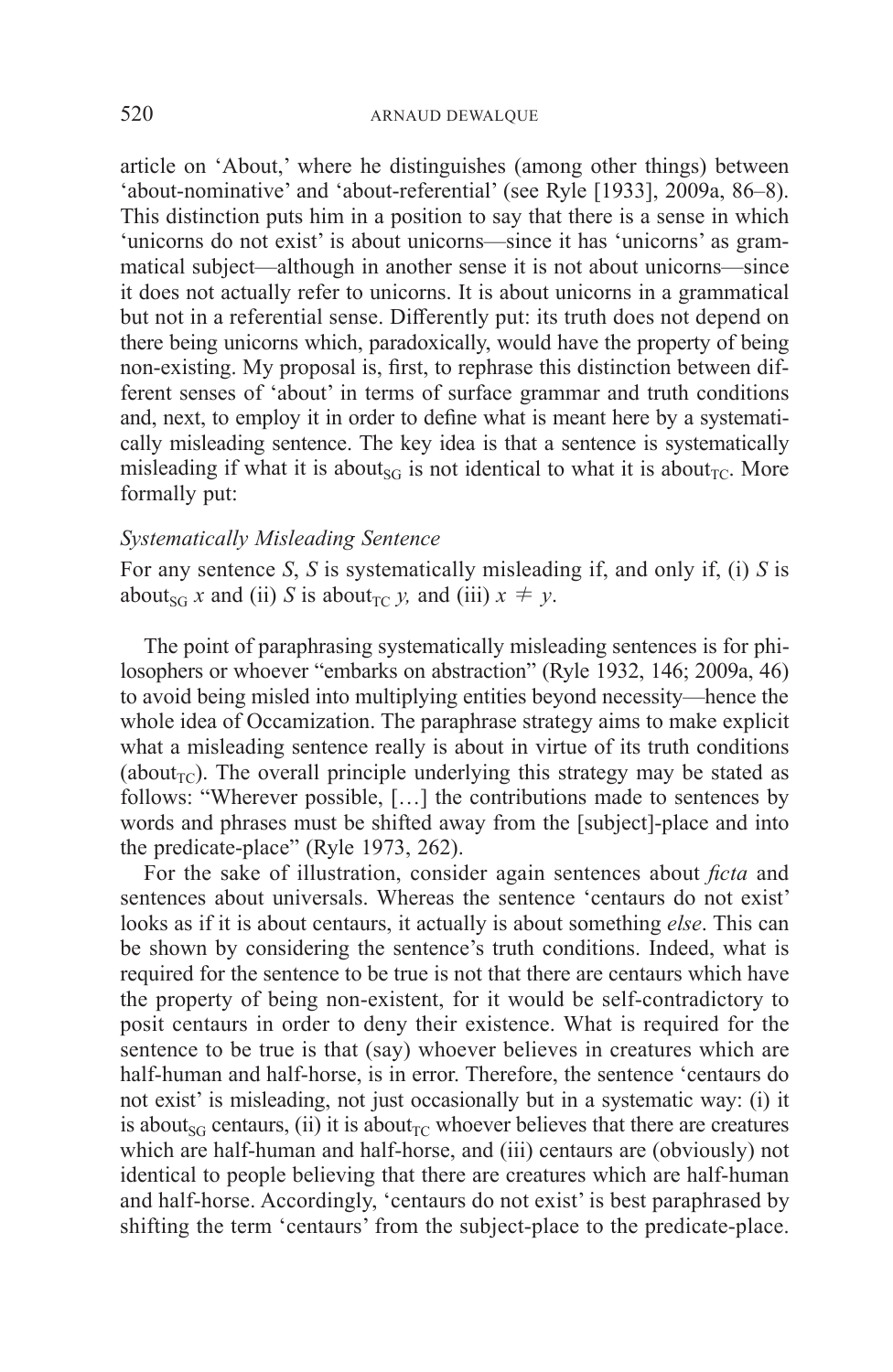As a result, the initial sentence turns out to be equivalent to 'whoever believes that there are creatures which are half-human and half-horse, is in error,' which no longer contains the noun 'centaurs' (Dewalque 2021, 112– 13). The two sentences are equivalent in that they have the same truth conditions. Similarly, 'unpunctuality is reprehensible' is misleading for roughly the same reasons: (i) it is about<sub>SG</sub> unpunctuality, (ii) it is about<sub>TC</sub> whoever is unpunctual, and (iii) unpunctuality (i.e. the abstract notion) is not identical to someone who is unpunctual. Thus, 'unpuctuality is reprehensible' is best paraphrased by shifting the universal term 'unpunctuality' from the subjectplace to the predicate-place. As a result, the initial sentence turns out to be equivalent to 'whoever is unpunctual merits reproof,' which does not contain the universal 'unpunctuality' anymore (Ryle 1932; 2009a, 50).

Now, the key to Ryle's argument for OM is that a similar analysis holds true for sentences about meaning. Take the sentence 'I know the meaning of *E*,' where *E* stands for a meaningful linguistic expression. This sentence is about<sub>sG</sub> the meaning of  $E$ . Yet, for the sentence to be true, what is required is not that there is some queer entity called 'the meaning of *E*' with which I would be acquainted. To know the meaning of *E* is not to be acquainted with any kind of entity whatsoever. Rather, it is to know what *E* means. Yet, to know what *E* means, argues Ryle, simply is to know *how to use E* in a correct piece of discourse. The sentence 'I know the meaning of *E*' is true if I know how to employ *E* correctly or in the right linguistic context. Therefore, it can be (provisionally) paraphrased with 'I know the correct employment of *E*,' which does not contain the substantive 'meaning' anymore. Again, those sentences are equivalent in that they have the same truth conditions: whenever one of them is true, the other is true as well. Premise 1 of Ryle's argument (as I reconstructed it) is a mere generalization of this point to the effect that, for any linguistic expression *E*, *all* sentences about the meaning of *E* are equivalent to sentences about the correct employment of *E*. Thus, for example, a synonymy statement like 'the meaning of  $E_1$  is identical to the meaning of  $E_2$ ' can be paraphrased with 'the correct employment of  $E_1$  is identical to the correct employment of  $E_2$ ,' which no longer contains the substantive 'meaning.'

This, however, only brings us halfway towards OM. What a supporter of OM must demonstrate, at present, is that 'correct employment' is not a logical name. This, I suggest, is the second premise in Ryle's reconstructed argument. Consider 'I know the correct employment of *E.*' If the meaning of *E* is not an entity with which I could be acquainted, the same holds true *a fortiori* for *E*'s correct employment. This is already obvious from the fact that 'I know the correct employment of *E*' is equivalent to 'I know how to employ *E* correctly' (remember that, to paraphrase a misleading expression, one essential procedure is de-nominalization). This kind of knowing-how arguably is what we mean when we say that to know the meaning of a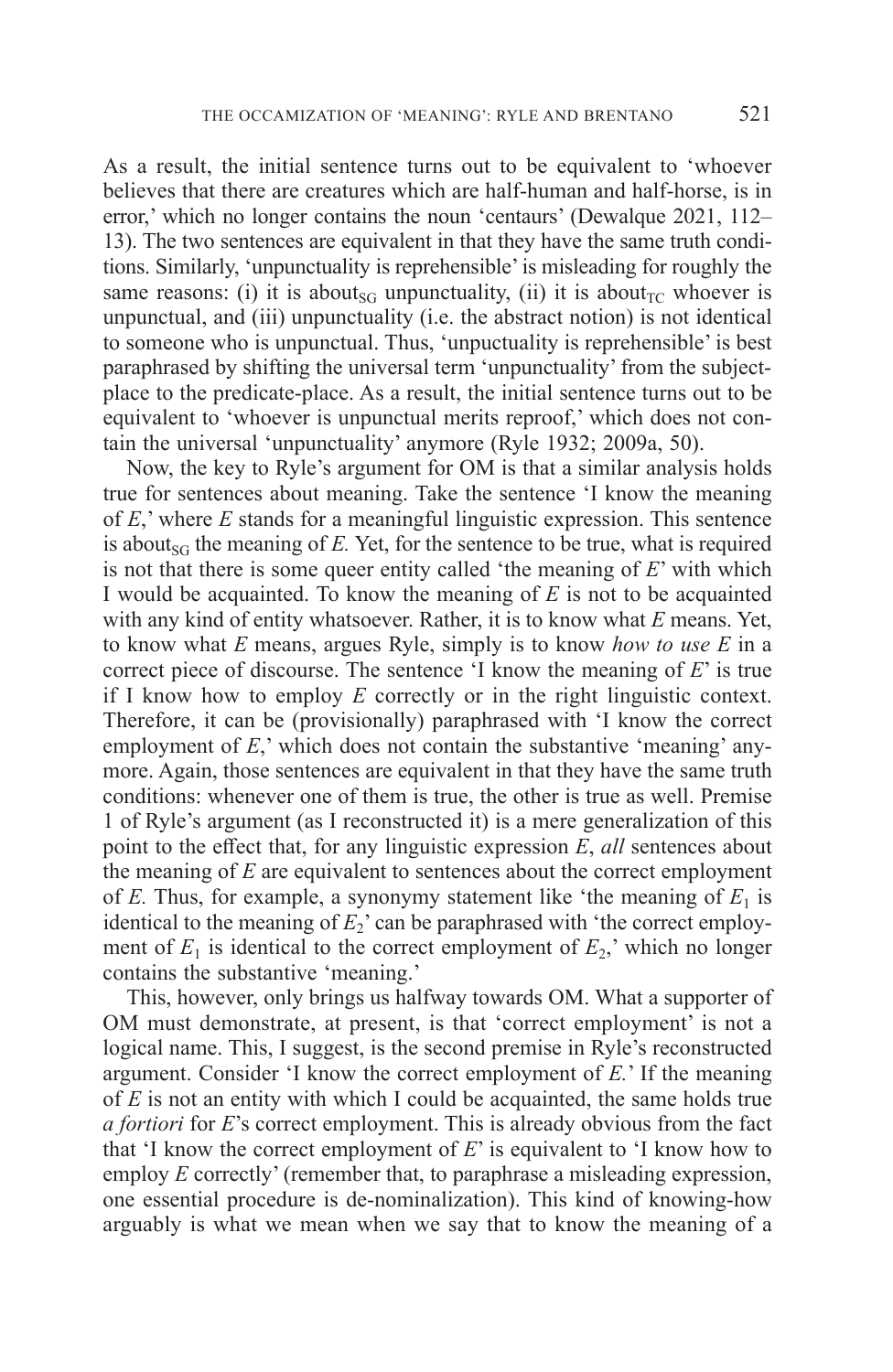linguistic expression is to know the rules of the linguistic game. Knowing the rules is not to be acquainted with an entity of some kind; it is to know how to play the game—full stop. When it comes to language, it is to know how to employ words in the relevant context.

This observation comes even more to the fore with Ryle's analysis of synonymy statements such as 'the meaning of  $E<sub>1</sub>$  is identical to the meaning of  $E_2$ .' As I interpret him, this sentence should be considered equivalent to  $E_1$  and  $E_2$  are (correctly) employed in the same way.' As we have seen in Section 1, the main arguments for the claim that meaning is neither a physical nor a mental entity rely on the thought that two expressions with a different meaning can refer to the same thing, and that two different mental entities (e.g. two ideas) can capture the same meaning. Early analytic philosophers concluded that meaning was an abstract, non-physical and non-mental entity. Yet, the analysis of meaning in terms of correct employment blocks this conclusion, for 'correct employment' does not name an entity at all. Indeed, it would be wrong to think of the correct employment of *E* as an abstract entity existing above and beyond *E*. Ryle writes: "A quite different set of syllables may have the same *employment*. It is not a non-physical, nonmental object—but not because it is either a physical or mental object, but because it *is not an object*" (Ryle 1957; 2009a, 384; my emphasis). 'Correct employment' does not denote any queer entity, which could be separated from the linguistic expression and the mental activity of the speaker.

Let me take stock. In Ryle's view, 'I know the meaning of *E*' is equivalent to 'I know the correct employment of *E*,' which in turn is equivalent to 'I know how to employ *E* correctly.' Now, arguably, this analysis can be generalized to the effect that all sentences about<sub>SG</sub> meaning are not really about<sub>TC</sub> meaning—that is, they are systematically misleading. What exactly are they about<sub>TC</sub>? Recall Ryle's analysis of 'unpunctuality is reprehensible' in terms of 'whoever is unpunctual merits reproof.' It is tempting to argue that a similar analysis applies to sentences about meaning. Indeed, on the face of it, saying that employing *E* thus-and-so is correct amounts to saying that *whoever employs E thus-and-so* is employing it correctly. If this is so, then 'the meaning of  $E_1$  is identical to the meaning of  $E_2$ ' should be considered equivalent to ' $E_1$  and  $E_2$  are (correctly) employed in the same way.' This paraphrase would have the advantage of making clear in what sense sentences about meaning are systematically misleading, namely: (i) they are about<sub>SG</sub> the meaning of  $E$ , (ii) they are is about<sub>TC</sub> whoever employs  $E$  thusand-so, and (iii) the meaning of *E* is not identical to whoever employs *E* thus-and-so*.* 10

<sup>10</sup> Does this paraphrase hold true for 'I know the meaning of *E*'? I think it does. This being said, one must be cautious not to overintellectualize the kind of knowledge which is involved in knowing the meaning of *E.* Ryle has it that *knowing how* to employ *E* does not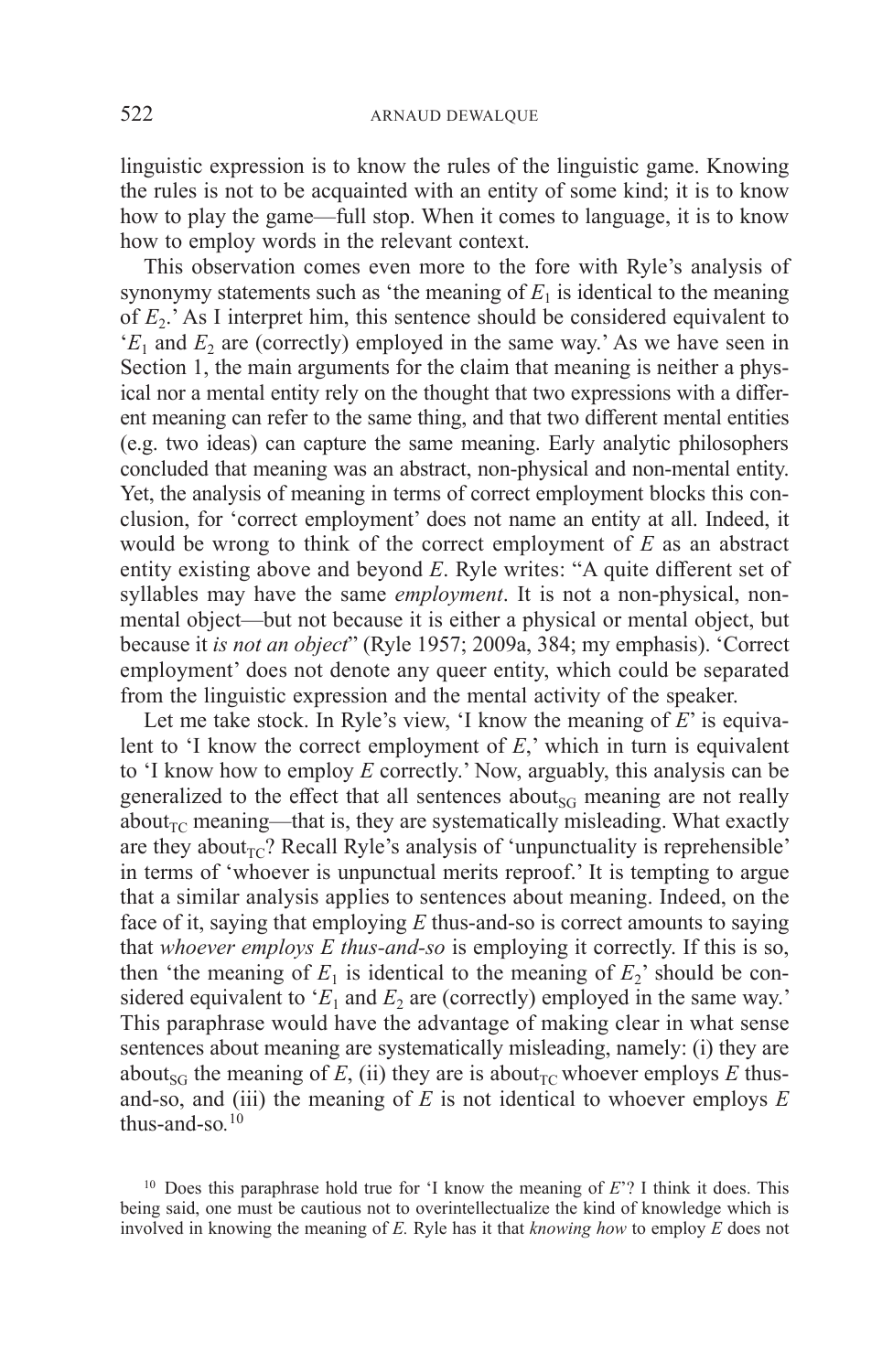Let me now return to Ryle's argument, as I reconstructed it. Ryle has it that (1) sentences about the meaning of *E* are equivalent to sentences about the correct employment of  $E$ , where  $(2)$  'correct employment' is not a logical name. The third premise states that (3) if those two conditions obtain, then 'meaning' is not a logical name, either. This premise was left implicit in Ryle's writings. Yet, if the proposed analysis of systematically misleading sentences in terms of truth conditions is correct, it may be supported by the intuitive claim that if two sentences really have the same truth conditions, then endorsing one of them commits you to acknowledging exactly the same entities as endorsing the other, no more no less. Hence, your stating, 'I know the meaning of *E*' does not commit you to acknowledging some queer entity referred to by the noun 'meaning.' Ontologically speaking, it only commits you to the existence of *E*, plus the conditional thought that if *E* is employed thus-and-so, then it is employed correctly.

Ryle concludes that (4) 'meaning' is not a logical name. In his own words: "The phrase 'what such and such expression means' does not describe a thing or a happening at all, and *a fortiori* not an occult thing or happening" (Ryle 1949; 2009b, 270). 'Meaning' has thus been Occamized.

### **3. Brentano's Argument for OM**

In the previous section I offered a reconstruction of Ryle's argument for OM. I now turn to Brentano's own version of the argument. The key idea behind Brentano's reasoning, as I understand it, is that sentences about the meaning of *E* are equivalent to sentences about the *content* of the mental phenomenon which is expressed by *E*. I propose to reconstruct Brentano's argument for OM as follows:

- 1. Sentences about the meaning of *E* are equivalent to sentences about the content of the mental phenomenon which is expressed by *E*;
- 2. 'content' is not a logical name;

amount to having some tacit knowledge of linguistic rules; hence, it is not exhausted by *knowing that* whoever employs *E* in this or that particular way is correct. Not only can a competent speaker know how to employ *E* without being able to specify all the linguistic rules that apply to it, in Ryle's view, there is no need to credit him/her with even a tacit propositional knowledge of the rules (see Tanney 2009 for a recent presentation of Ryle's anti-intellectualism). Therefore, 'I know how to employ *E* correctly' may not strictly be equivalent to 'I know that whoever employs *E* thus-and-so, is correct,' if the phrase 'thus-andso' refers to some specified use. However, this does not mean that sentences about<sub>SG</sub> the meaning of  $E$  are not actually about<sub>TC</sub> the ways  $E$  is correctly employed. All this shows is that the correct ways of employing *E* need not be fully specified in terms of propositional knowledge (that is, in terms of tacit or explicit rules) for you to know how to employ *E* correctly.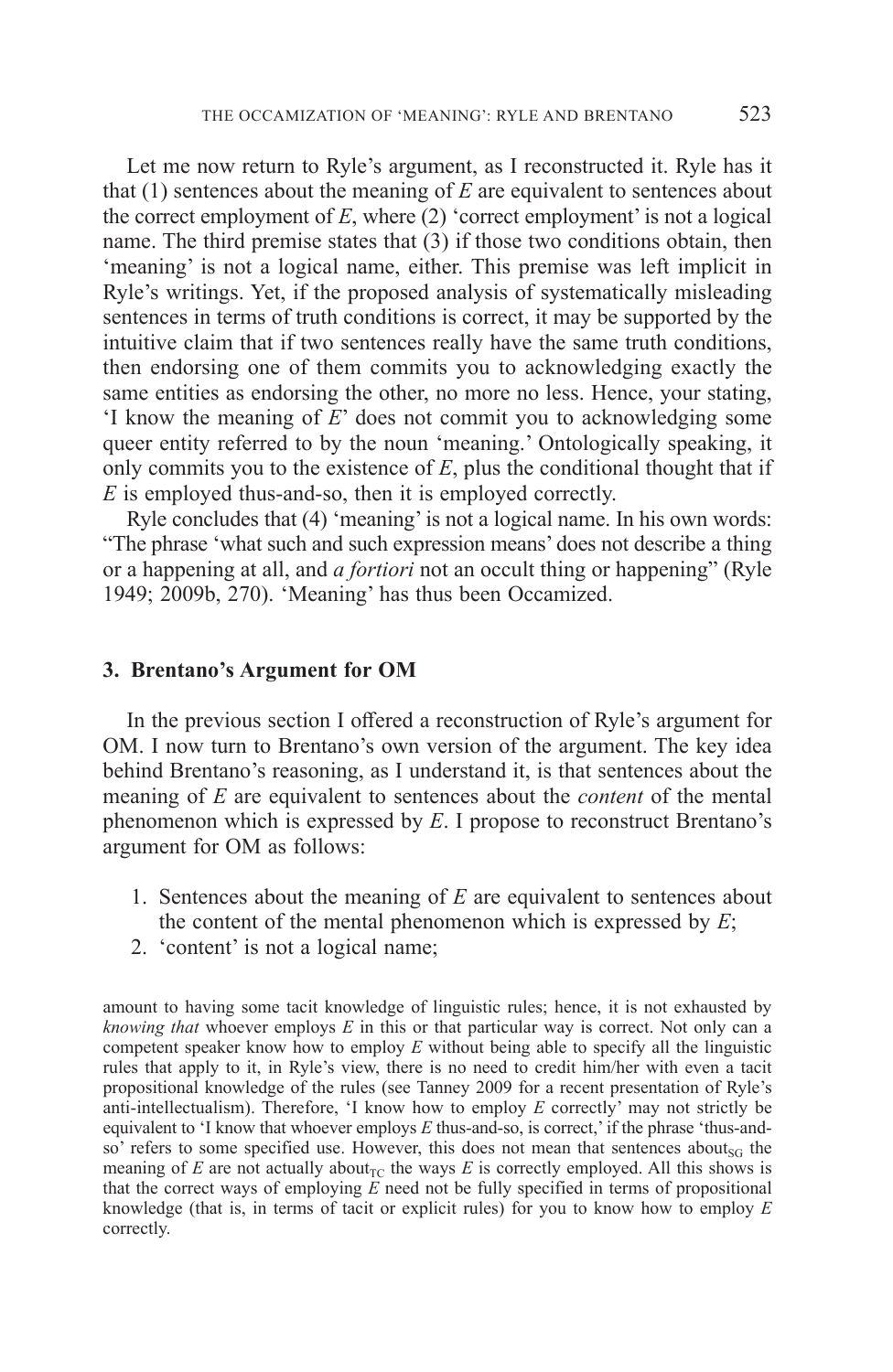3. if sentences about the meaning of *E* are equivalent to sentences about the content of the mental phenomenon which is expressed by *E* and 'content' is not a logical name, then 'meaning' is not a logical name, either;

therefore,

4. 'meaning' is not a logical name.

Again, the argument is valid. The issue boils down to whether its premises must be accepted or not.

To understand premise 1, it will be helpful to make a brief detour into Brentano's conception of language and his theory of mental phenomena. First, the primary purpose of language is to communicate. In Brentano's view, communication occurs when the speaker expresses his/her mental phenomena and influences the mental life of the addressee by arousing mental phenomena on his/her side.<sup>11</sup> Central to this view is the thought that linguistic expressions are but external (or public) manifestations of some underlying mental phenomena (states, processes, etc.), which are innerly (or privately) perceived by their owner.<sup>12</sup> Communicating is a matter of making public one's own mental happenings.

Next, mental phenomena exhibit a distinctive act-content-object structure, which is captured by the well-known notion of intentionality. All mental phenomena involve an object within themselves or are 'directed at' something, in the sense that it is not possible to have a presentation without having a presentation *of* something (e.g. a cat, a centaur), to judge without judging *that* something is or is not the case (e.g. that this animal sleeping on the mat is a cat or that a centaur does not exist), to desire without desiring something, or that something is the case, etc. Importantly, in addition to having an object, mental phenomena also have a 'content' (*Inhalt*).13 As already suggested in Section 1, the notion of content needs to be injected into the picture to account for the fact that one can refer to the same object in different ways. For example, Brentano writes: "If I judge, 'A centaur does not exist,' it is said that the object is a centaur, but that the content of the judgment is that a centaur does not exist, or the non-existence of a centaur" (Brentano 1995, 292). The overall idea behind Brentano's approach to language is that it is not possible to analyse a linguistic expression without

<sup>&</sup>lt;sup>11</sup> Plainly, communication may be successful or not, but I will not dwell on that here.

<sup>&</sup>lt;sup>12</sup> It is common knowledge that Ryle disagrees with this picture. I will very briefly return to this difference in the concluding section.

<sup>&</sup>lt;sup>13</sup> Although it is sometimes argued that the content-object distinction was first introduced by Twardowski (see Twardowski [1894] 1982; 1977), there is evidence that Brentano had employed it in his Würzburg lecture course on logic. On the content-object distinction in Brentano, see (Fréchette 2013).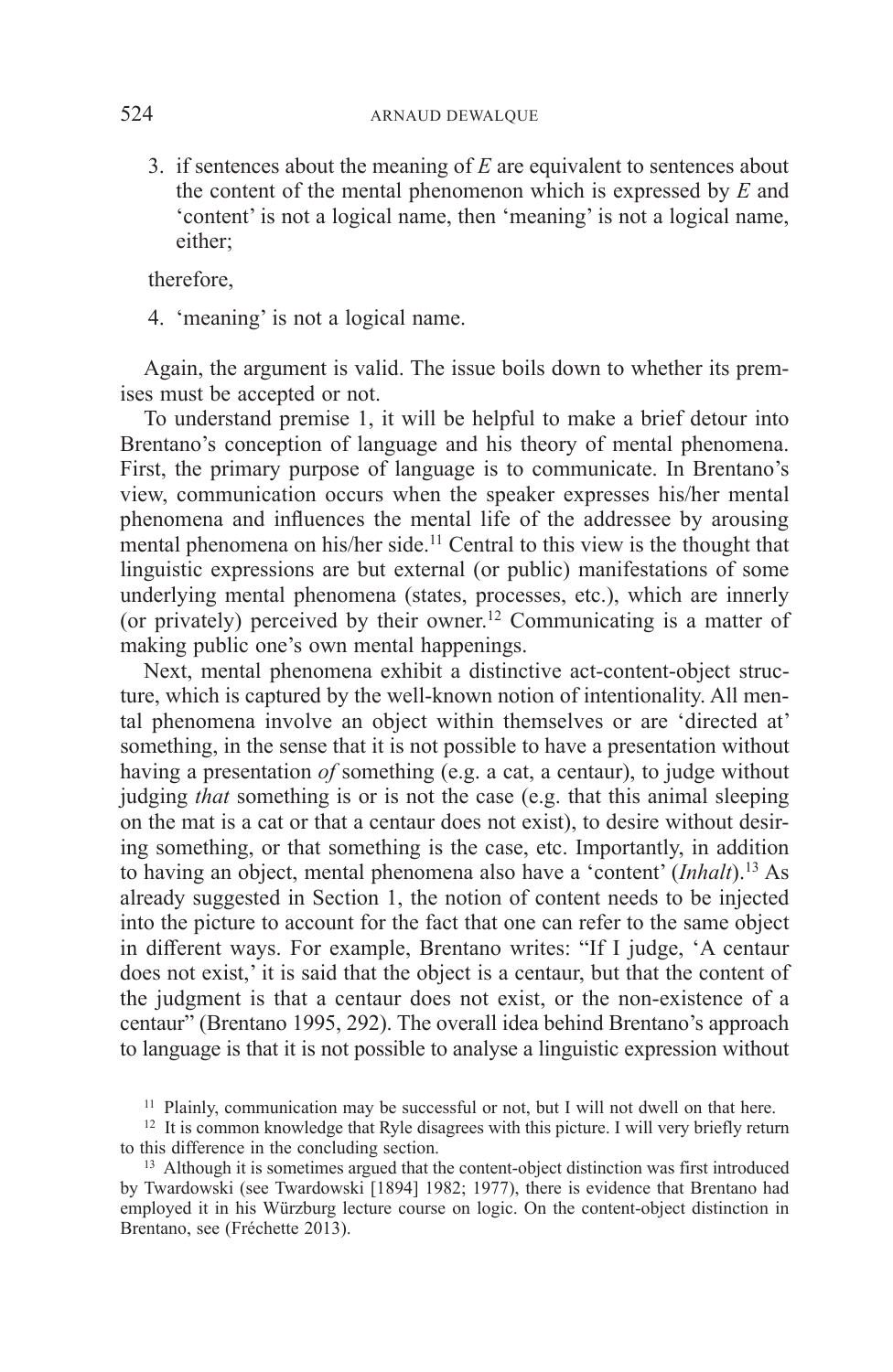*looking beneath its surface grammar*, that is, without considering, describing and analysing the underlying mental phenomenon with its act-contentobject structure. In sum, linguistic analysis, for Brentano, is inseparable from psychological analysis.14

With this in mind, we can return to sentences about meaning. What exactly are we talking about when we talk about the meaning of a linguistic expression? Premise 1 of Brentano's argument, as I reconstructed it, rests on the claim that the meaning of *E* is nothing but the *content* of the related mental activity, i.e. the mental activity which is expressed (respectively, aroused) by *E*. This claim derives from Brentano's functional analysis of linguistic expressions, according to which every linguistic expression has three basic functions, namely: that of *expressing* the related mental *act*, that of *meaning* the *content* of the related act, and that of *naming/indicating* the *object* of the related act (that is, picking it out there in the world, when it exists). This functional analysis mirrors the analysis of mental phenomena in terms of act-content-object structure, and it holds true, Brentano argues, for all linguistic expressions, no matter whether we are dealing with a 'name' (*Name*, see *fig. 1*) or a full sentence, i.e. what he calls a piece of discourse or 'speech' *(Rede, see fig. 2).* 



Fig. 1. The three functions of a name<sup>15</sup>



Fig. 2. The three functions of a speech<sup>16</sup>

<sup>14</sup> For a recent presentation of Brentano's approach to language, see (Dewalque, Gauvry, and Richard 2021).

<sup>15</sup> From (Dewalque 2021, 109).

<sup>16</sup> From (Dewalque 2021, 110).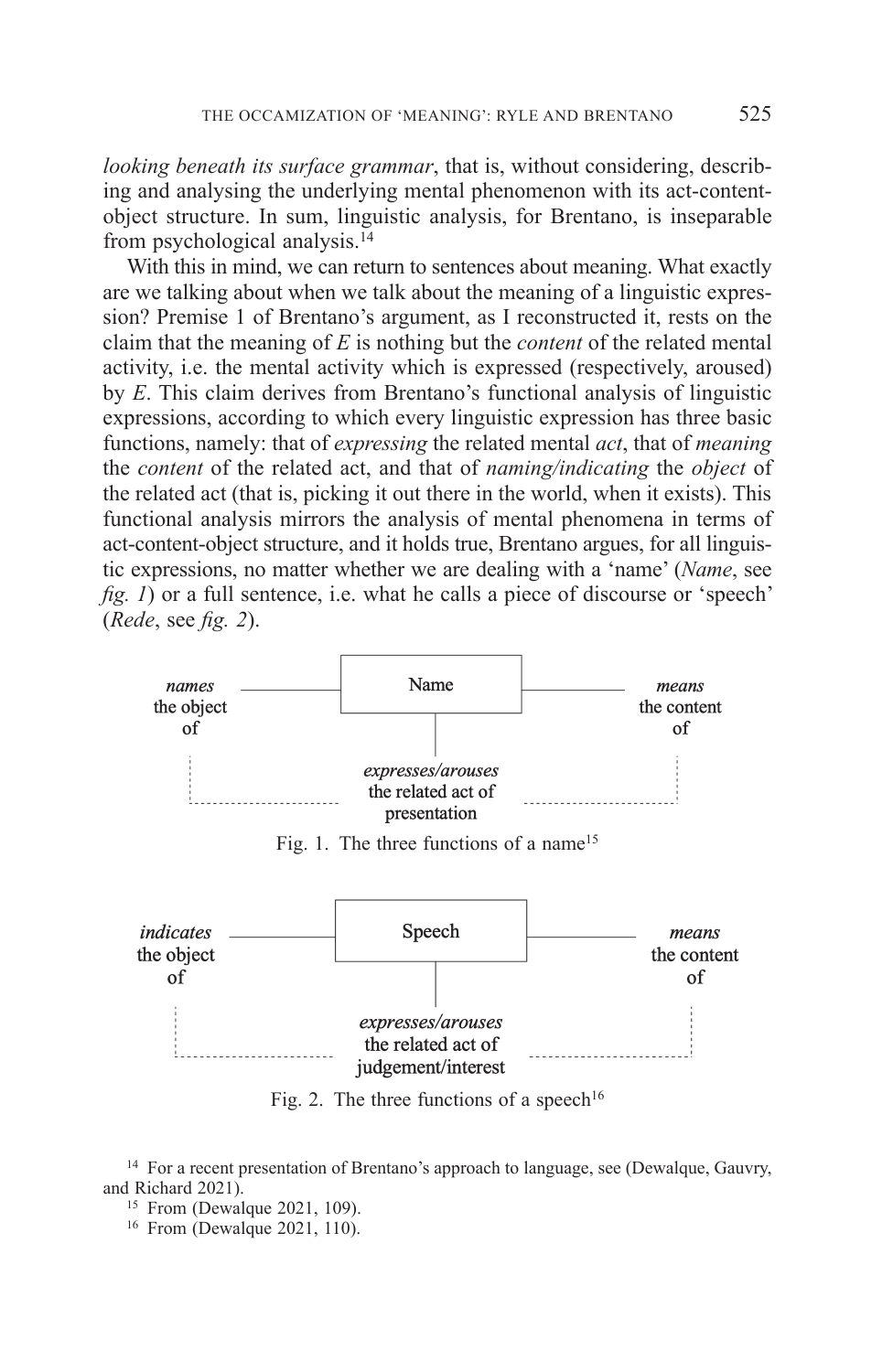To illustrate, take the word 'cat.' In Brentano's view, the act of uttering the word 'cat' *expresses* the act of having a presentation of a cat, *means* whatever is the content of this act of presentation, and *names* (or denotes), among others, the animal which was chasing birds in my garden this morning and is presently sleeping on the mat. Similarly, the act of using the sentence 'the cat is sleeping on the mat' in an assertion expresses (respectively, arouses) the related act of judging that the cat is sleeping on the mat, means the content of this act (i.e. what is judged/affirmed: the being-asleep of the cat), and indicates the object of this act (i.e. what is judged about, namely the cat itself). Thus, in his Würzburg logic course, Brentano writes: "The name designates [*bezeichnet*] in some way the *content* of a presentation as such, the immanent object. In some way, [it designates] *what is presented by means of the content of a presentation*. The *former* is the meaning of the name. The latter is what the name names [*nennt*]. We say about it that it has the name [*es komme der Name ihm zu*]. When it exists, it is an external object of presentation. One names through the mediation of meaning" (Brentano Ms. EL 80, 13.018(1)-(4)). Several thoughts could be extracted from this passage. Yet, for present purposes, suffice it to note that the meaning of a linguistic expression  $E$  is whatever is the content of the underlying mental phenomenon. Therefore, all sentences about meaning are in fact sentences about the content of some mental phenomenon.

Now, according to premise 2 of Brentano's argument (as I reconstructed it), one should refrain from taking the noun 'content' (*Inhalt*) as a logical name. In the ninth appendix ("On Genuine and Fictitious Objects") to the 1911 partial re-edition of his *Psychology from an Empirical Standpoint*, Brentano makes it clear that the content of a mental phenomenon is not the kind of thing that can literally become an *object* of presentation or judgment. In sum, contents are not objects.17 Why is that? The key to understanding Brentano's point is his distinction between categorematic and syncategorematic expressions. Many words we employ on a daily basis—'and,' 'but,' 'or,' 'is,' etc. are *syncategorematic* terms in the sense that they do not *name* anything and they *mean* something only when they are suitably combined with other words (Brentano Ms. EL 80, 13.009(3) f.; Ryle 1957; 2009a, 369).18 It is plain that the word 'and,' for example, is not the name of anything. Brentano argues that, whereas your hearing the isolated word 'squirrel' (say) is likely to arouse some mental activity—for example, you can come to think of

<sup>&</sup>lt;sup>17</sup> This view is sometimes associated with Brentano's so-called 'reist turn,' according to which only an individual thing can become the true object of a mental act. Yet I will not address Brentano's reism here. For a recent discussion, see (Sauer 2017).

<sup>&</sup>lt;sup>18</sup> Syncategoremata correspond to what Russell and Whitehead later called 'incomplete symbols,' where an incomplete symbol is "a symbol which is not supposed to have any meaning in isolation, but is only defined in certain contexts" (Russell and Whitehead 1963, 1:66). See also (Ryle 1957; 2009a, 375).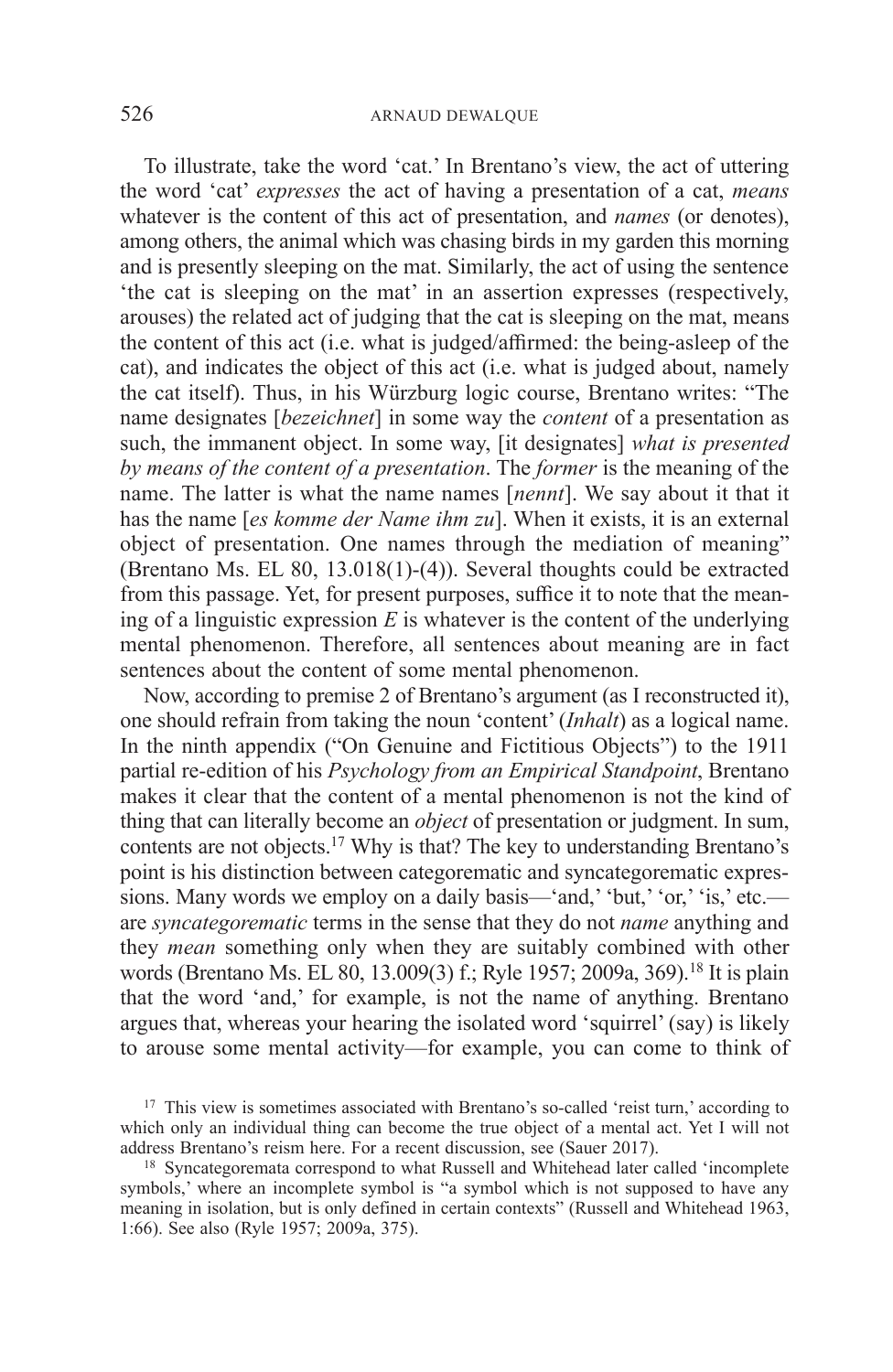(what you take to be) a squirrel or perhaps even form an imaginative presentation of a squirrel—your hearing the isolated word 'and' does not give rise to a similar mental activity. This is simply because the word 'and,' in and of itself, does not express (respectively, arouse) a mental activity. Yet, it is plain that 'and' can enter into meaningful word combinations, like in the phrase 'Laurel and Hardy,' which is categorematic—i.e. expresses (respectively, arouses) a mental activity, namely that of having a presentation of Laurel and Hardy.

Importantly, the distinction between categoremata and syncategoremata cuts across the class of substantives as well: "Not all *grammatical* nouns are words which truly name something" (Brentano 1952, 386). Some, indeed, are syncategorematic terms, too. Now, Brentano argues that this is the case of the word 'content,' which actually is not a name but a merely syncategorematic expression. He writes: "We deny that anything exists for which the word 'content' is a name, just as words like 'of' and 'but,' have no meaning by themselves and do not name anything" (Brentano 1911, 149; 1995, 294). In fact, talking of the 'content' of a mental phenomenon is but a shorthand way of talking of *the fact that someone is mentally active in such-and-such a way*. For example, what is meant by 'a centaur does not exist' is the nonexistence of a centaur, but the non-existence of a centaur—which is the content of the underlying judgment—is not itself an object which could be acknowledged or rejected, affirmed or denied. Why not? Because treating contents as queer objects, or objects that have a diminished form of existence, would lead to "the most disastrous complications" (Brentano 1911, 147; 1995, 292). Beside positing someone thinking of a creature which is half-human and half-horse, you would have to posit a centaur (a *fictum*), the non-existence of a centaur (a state-of-affairs), the subsistence of the non-existence of a centaur (a higher-order state-of-affairs), and so on.<sup>19</sup> Brentano's proposal, therefore, is to appeal to Occam's razor and argue that contents of mental phenomena are not queer objects that could be presented, affirmed, denied, etc. The main moral is neatly put by Ernst Mally (who, paradoxically, was a former student of Meinong's): "A content is not an object and does not become an object by the fact that one gives a name to it, which makes it possible to say something 'of it' and 'about it'" (Mally 1971, p. 60). Again, grammatical appearances are deceptive and should not be taken at face value.

The upshot of Brentano's analyses is this: (1) whenever we talk about the meaning of *E*, we are talking about the content of the related mental phenomenon, but (2) talking about the content of a mental phenomenon

<sup>&</sup>lt;sup>19</sup> Brentano argues that the sentence 'a centaur does not exist' has a centaur as object only *in modo obliquo*, whereas it has 'whoever acknowledges a creature which is half-human and half-horse' as object *in modo recto*. On this distinction, see (Dewalque 2014).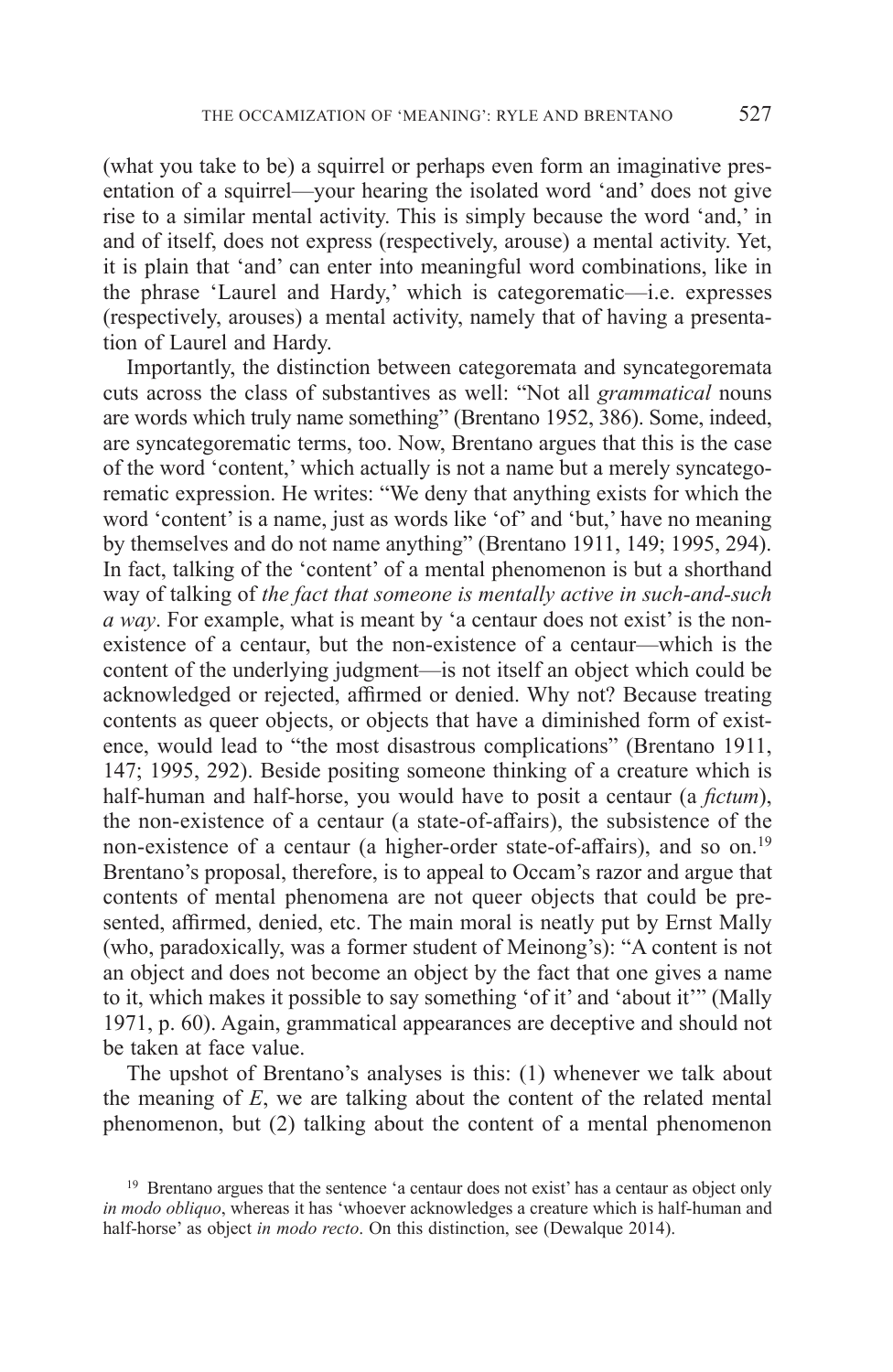does not amount to talking about some mental entity, which would exist 'in the head' of the speaker (respectively, the addressee). In sum, Brentanian contents are not Lockean ideas. Rather, there is textual evidence that, at least in Brentano's mature view, talking about contents simply amounts to talking about some mentally active subjects: "A content is never presented in the sense of being an object of presentation, nor is it ever affirmed […]. But absolutely *the only thing which is presented is a person who is making the judgment concerned*, and we judge that insofar as we are thinking of such a person, we are thinking of someone who judges correctly" (Brentano 1911, 148; 1995, 293–94; my emphasis). Put in our previous terminology, Brentano's view is that sentences about<sub>SG</sub> meaning actually are about<sub>TC</sub> someone—some indeterminate subject—who is mentally active in such-andsuch a way, and whose mental activity may be deemed correct or incorrect. Since the relevant mental activity is what Brentano calls an act of judging (i.e. acknowledging-as-true or rejecting-as-false), sentences about meaning, it seems, are best understood as *higher-order judgments*, viz. judgments about judgments. For example, knowing the meaning of *E* would be tantamount to having a disposition to judge that whoever judges and says thus-and-so, is correct or incorrect.

Like Ryle's, Brentano's argument includes a concealed premise, namely: (3) if sentences about the meaning of *E* are equivalent to sentences about the content of the mental phenomenon which is expressed by *E* and 'content' is not a logical name, then 'meaning' is not a logical name, either. Although this premise is not explicitly argued for in Brentano's texts, it certainly has some plausibility for it.

Brentano concludes that 'meaning' is not a logical name. This conclusion is explicitly stated in a letter to Anton Marty dated 18 September 1904: "It seems that 'meaning' itself is not a name but a noun which denotes something only in combination with other words [*mitbezeichnendes Hauptwort*]" (Brentano 1952, 113). In other words, 'meaning' has been Occamized.

### **4. Conclusion**

I have argued that Ryle's approach to linguistic meaning bears striking similarities to Brentano's insofar as they both argue that the noun 'meaning' does not name anything and must be Occamized. Like Ryle and unlike Frege, Moore, and the early Russell, Brentano has it that to know the meaning of a linguistic expression is not to be acquainted with any mental or extramental entity. Rather, it involves a capacity of issuing higher-order judgments to the effect that whoever is mentally active and expresses his/her mental activity thus-and-so, is correct or incorrect. All it takes for a linguistic expression *E* to have a meaning is that there are thinking or judging subjects,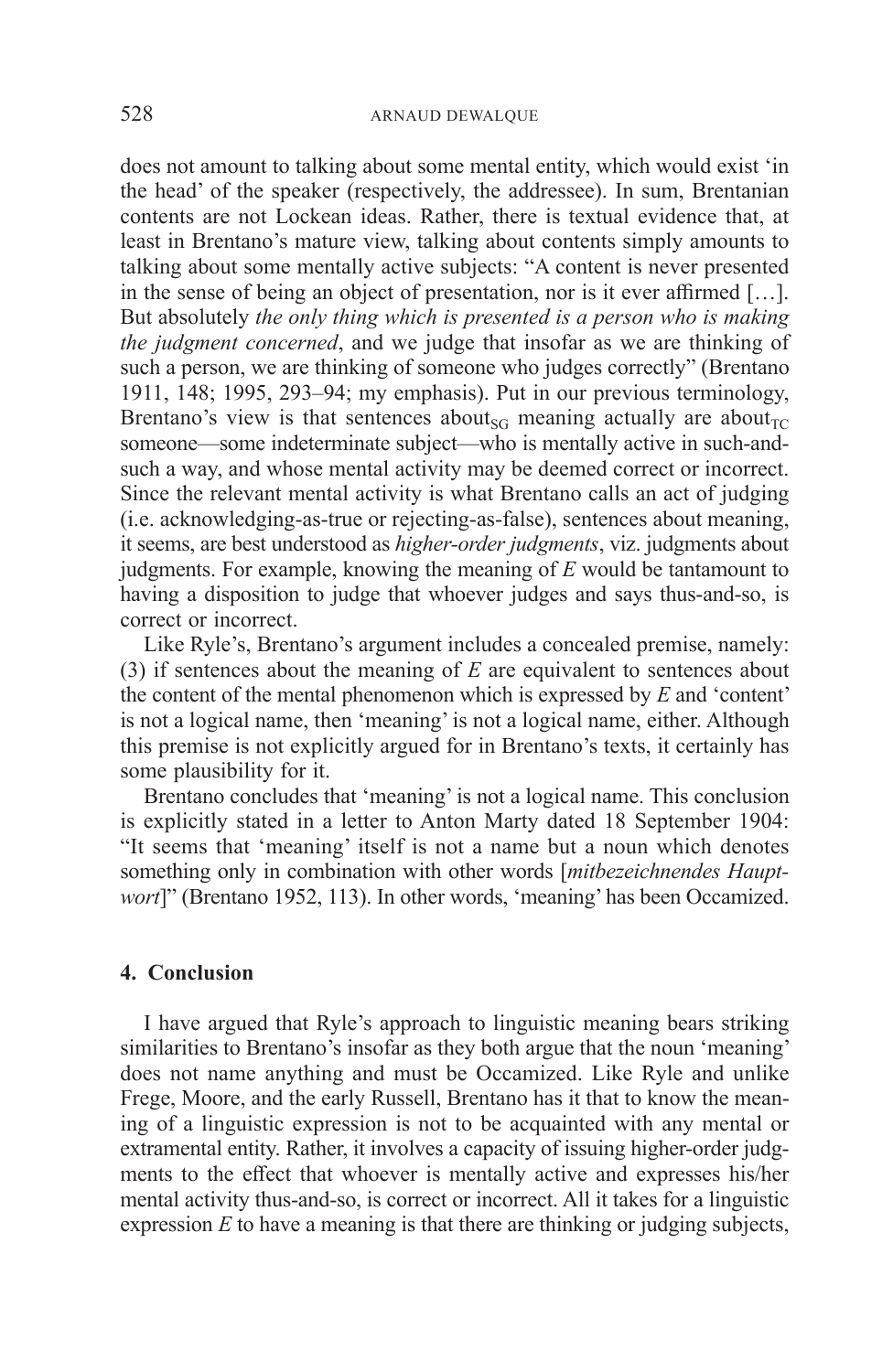whose judgments may be deemed correct or incorrect (Brentano), or some language users, whose employment of *E* may be deemed correct or incorrect (Ryle). No extra entity is needed. Accordingly, for Brentano, as for Ryle, the question of what kind of entity meaning is—what I have called the Locke-Frege problem—proves to be a pseudo-problem and is better dispensed with.

This being said, significant differences remain between Brentano and Ryle—differences which have only been touched upon in the proposed reconstruction. Let me close by mentioning one of them. I have argued that, for Brentano, knowing the meaning of some linguistic expression is tantamount to having a disposition to judge that whoever judges and says thusand-so, is correct or incorrect.<sup>20</sup> In short, judgments seemingly about<sub>SG</sub> meaning actually are judgments about<sub> $\Gamma$ C</sub> other judgments—higher-order judgments. It is probable that Ryle would view this account as a form of the intellectualism that he rejects in his famous discussion of knowinghow.<sup>21</sup> In his view, knowing the meaning of some linguistic expression is tantamount to knowing how to use the expression in the relevant context, and this knowing-how is not reducible to any (tacit or explicit) knowledge of linguistic rules. By contrast, there is nothing in Brentano's view that comes close to Ryle's distinction between knowing-how and knowing-that. I suspect this contrast reflects deeper differences between their respective philosophical projects. Very roughly, where Ryle seeks to describe our linguistic practices for what they are, Brentano's project is to understand linguistic expressions as the manifestation of the subject's mental activity, which is privately accessible to the subject in some kind of inner awareness or inner perception. It would be hopeless, in Brentano's view, to try and understand linguistic practices without relating them to the underlying mental phenomena, which somehow provide the bedrock of any sound analysis. Yet, for lack of space, I will not discuss this difference here.

#### **Acknowledgements**

A previous version of this paper was presented at the  $4<sup>th</sup>$  annual TiLPS History of Analytic Philosophy Workshop. I am grateful to the audience there, especially to Annapaola Ginammi, Jan Claas and Andreas Vrahimis. Many thanks also to Semir Badir, Davide Bordini, Charlotte Gauvry, Anna Giustina, Denis Seron, Sander Verhaegh and one anonymous referee for their helpful comments.

<sup>20</sup> Brentano distinguishes between knowledge as a *disposition* to judge (see e.g. Brentano 1924; 1995, p. 79) and knowledge as an occurrent, conscious *phenomenon*, namely: a selfevident act of judging.

 $21$  Thanks to an anonymous referee for pointing this to me.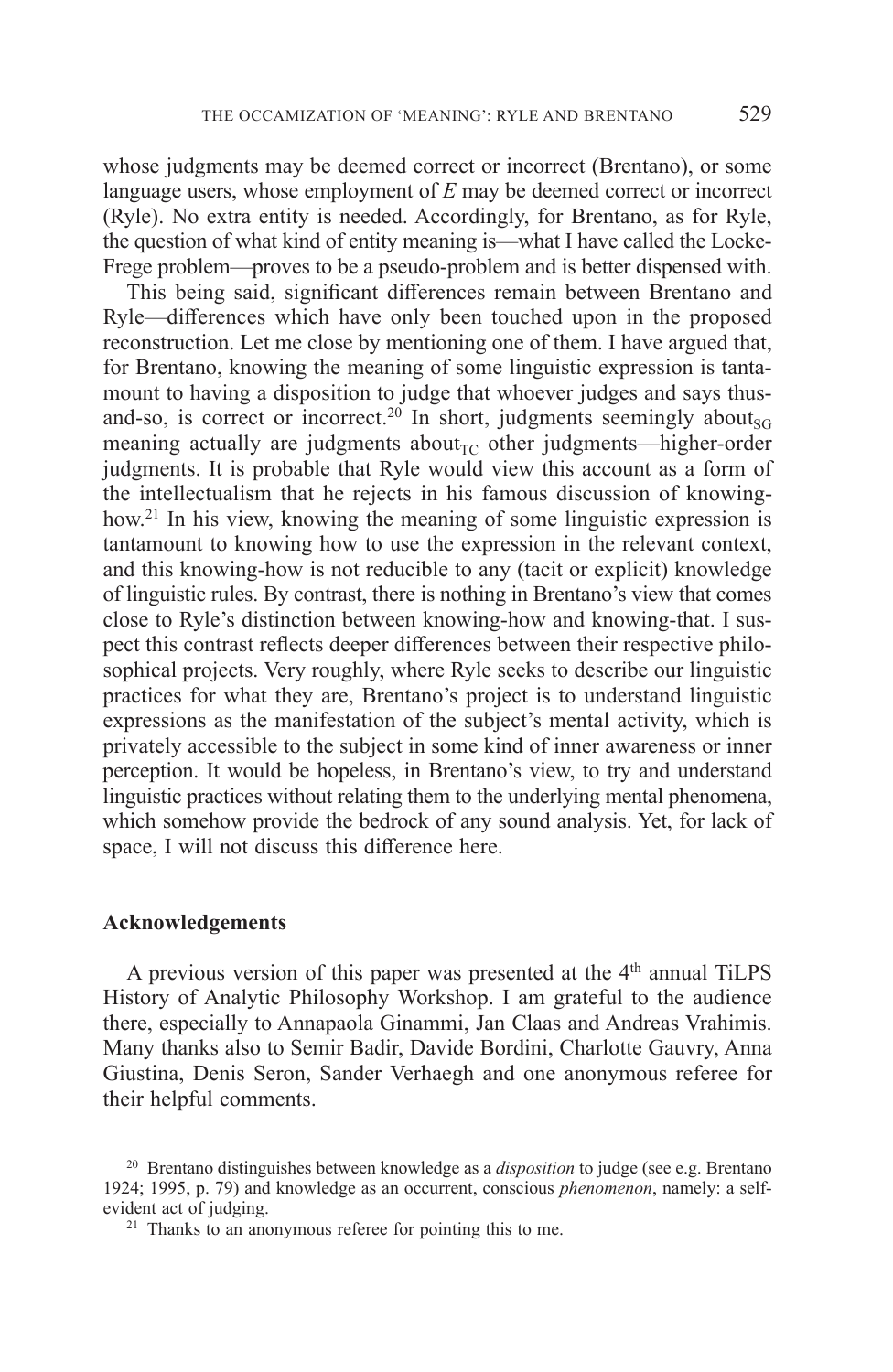## **References**

- Bolzano, B. (ca. 1812), 'Etwas aus der Logik', *in Gesamtausgabe* (GA), II, A, Bd. 5: *Mathematische und philosophische Schriften 1810-1816*, edited by Jan Berg, Stuttgart-Bad Cannstatt, Frommann-Holzboog, 1977, pp. 141–68.
- BOURDEAU, M. (2003), 'Ryle et la phénoménologie', *Revue Internationale de Philosophie* 223: 13–35.
- BRANDL, J. L. (2002), 'Gilbert Ryle: A Mediator Between Analytic Philosophy and Phenomenology', *Southern Journal of Philosophy* 40 (S1), 143–51.
- Brentano, F. (1911), "Nachträgliche Bemerkungen zur Erläuterung und Verteidigung, wie zur Berichtigung und Weiterführung der Lehre", *in* Brentano, F., *Von der Klassifikation der psychischen Phänomene*, Leipzig, Duncker & Humblot, pp. 122–67.
- (1924), *Psychologie vom empirischen Standpunkt*, edited by Oskar Kraus, Vol. 1, Leipzig, Meiner.
- (1925), *Psychologie vom empirischen Standpunkt*, edited by Oskar Kraus, Vol. 2, Leipzig, Meiner.
- (1930), *Wahrheit und Evidenz*, Hamburg, Meiner.
- (1952), *Die Abkehr vom Nichtrealen*, Hamburg, Meiner.
- (1965), 'The German Text and Translation of "Sprechen Und Denken"', *in* Srzendinski, J., *Franz Brentano's Analysis of Truth*, The Hague, Nijhoff, pp. 116–21.
- (1995), *Psychology from an Empirical Standpoint*, translated by A. C. Rancurello, D. B. Terrell and L. L. McAlister, London, Routledge.
- (Ms. EL 80), 'Logik. Unpublished Manuscript EL 80. Provisional Online Edition', edited by R. D. Rollinger, Franz Brentano Archiv Graz, http://gams.uni-graz.at/ archive/objects/context:bag/methods/sdef:Context/get?mode=logik.
- Chase, J. & Jack R. (2017), 'Russell, Ryle and Phenomenology: An Alternative Parsing of the Ways', *in* Preston A., ed., *Analytic Philosophy: An Interpretive History*, New York, Routledge, pp. 52–69.
- Dewalque, A. (2014), 'Intentionnalité *in obliquo*', *Bulletin d'Analyse Phénoménologique* 10 (6), 40–84.
- (2021), 'Misleading Expressions: The Brentano-Ryle Connection', *in* Dewalque, A., Gauvry, C. and Richard, S., eds., *Philosophy of Language in the Brentano School. Reassessing the Brentanian Legacy*, Basingstoke, Palgrave Macmillan, pp. 95–118.
- DEWALQUE, A., GAUVRY, C. & RICHARD, S. (2021), 'Introduction: Mind, Meaning and Reality', in Dewalque, A., Gauvry, C. & Richard, S., eds., *Philosophy of Language in the Brentano School. Reassessing the Brentanian Legacy*, Basingstoke, Palgrave Macmillan, pp. 1–31.
- Fréchette, G. (2013), 'Brentano's Thesis Revisited', *in* Fisette, D. and Fréchette, G., eds., *Themes from Brentano*, Amsterdam, Rodopi, pp. 91–119.
- Frege, G. (1892), 'Über Sinn und Bedeutung', *Zeitschrift für Philosophie und philosophische Kritik* 100, pp. 25–50.
- (1918), 'Der Gedanke', *Beiträge zur Philosophie des deutschen Idealismus* 1 (2), 58–77.
- (1979), *Posthumous Writings*, edited by H. Hermes, F. Kambartel and F. Kaulbach, translated by P. Long and R. White, Oxford, Blackwell.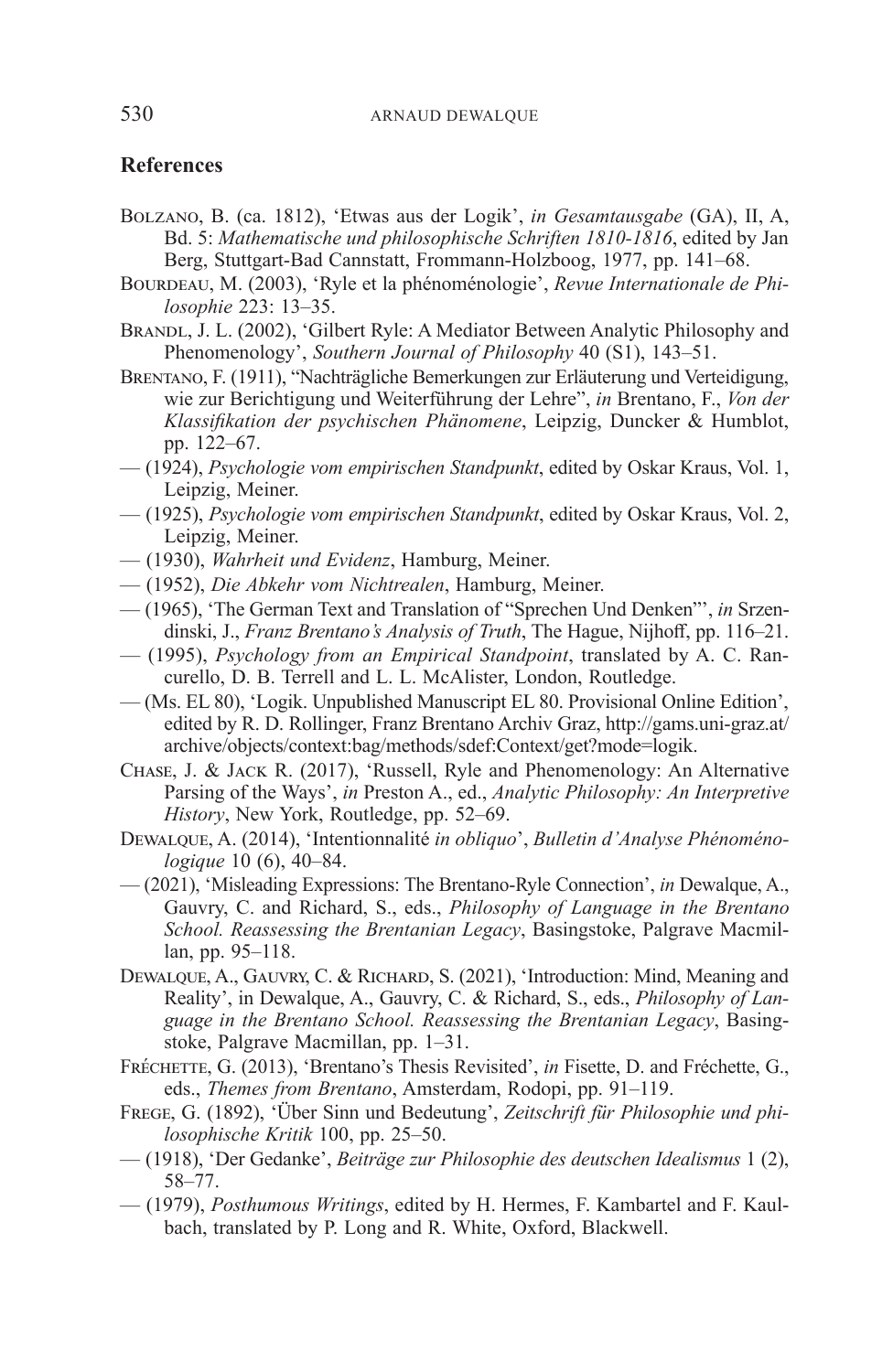- (1990), *Kleine Schriften*, 2nd ed., Hildesheim, Olms.
- (1993a), 'On Sense and Reference', translated by M. Black, *in* Moore A.W., ed., *Meaning and Reference*, Oxford, Oxford University Press, pp. 23–42.
- (1993b), 'Letter to Jourdain', translated by H. Kall, *in* A.W. Moore (ed.), *Meaning and Reference*, Oxford, Oxford University Press, pp. 43–5.
- (2001), *Schriften zur Logik und Sprachphilosophie*, edited by G. Gabriel, Hamburg, Meiner.
- Locke, J. (1975), *An Essay Concerning Human Understanding*, edited by P. H. Nidditch, The Clarendon Edition of the Works of John Locke, Oxford, Clarendon Press.
- Mally, E. (1971), *Logische Schriften*, edited by O. Huber, J. Mokre, H. and M. Rothbucher, M. Sobotka, and F. Wenisch, Dordrecht: Reidel.
- Meinong, A. (1981), 'The Theory of Objects', *in* R. M. Chisholm, ed., *Realism and the Background of Phenomenology*, Atascadero, CA: Ridgeview, pp. 76–117.
- Moore, G. E. (1953), *Some Main Problems of Philosophy*, London, Allen & Unwin.
- Morran, D. (2014), 'Analytic Philosophy and Continental Philosophy: Four Confrontations', *in* L. Lawlor, ed., *Phenomenology: Responses and Developments*, London and New york, Routledge, pp. 235–66.
- Russell, B. (2001), *The Problems of Philosophy*, 2nd ed., New York, OUP.
- Russell, B. & Whitehead, A.N. (1963), *Principia Mathematica*, 2nd ed., Vol. 1, Cambridge, Cambridge University Press.
- Ryle, G. (1932), 'Systematically Misleading Expressions', *Proceedings of the Aristotelian Society (New Series)* 32, 139–70.
- (1933), '"About"', *Analysis* 1 (1), 10–2.
- (1949), *The Concept of Mind*, London and New York, Hutchinson.
- (1956), 'Introduction', *in* Ayer, A.J. *et al.*, *The Revolution in Philosophy*, London, Macmillan & Co., pp. 1–11.
- (1957), 'The Theory of Meaning', *in* Mace, C.A., ed., *British Philosophy in Mid-Century*, London, Allen & Unwin.
- (1961), 'Use, Usage and Meaning', *Proceedings of the Aristotelian Society. Supplementary Volumes* 35, 223–30.
- (1973), 'Intentionality-Theory and the Nature of Thinking', *Revue Internationale de Philosophie* 27, 255–65.
- (2009a), *Collected Papers*, Vol. 2: *Collected Essays*, London and New York, Routledge.
- (2009b), *The Concept of Mind: 60th Anniversary Edition*, London and New York, Routledge.
- Sauer, W. (2017), 'Brentano's Reism', *in* Kriegel, U., ed., *The Routledge Handbook of Brentano and the Brentano School*, New York and London, Routledge, pp. 133–43.
- Srzednicki, J. (1965), *Franz Brentano's Analysis of Truth*, The Hague, Nijhoff.
- Taieb, H. (2017), 'Austro-German Transcendent Objects before Husserl', *in* Fréchette G. and Taieb H., eds., *Mind and Language – On the Philosophy of Anton Marty*, Berlin, De Gruyter, pp. 41–62.
- Tanney, J. (2009), 'Rethinking Ryle: A Critical Discussion of The Concept of Mind', *in* Ryle, G. *The Concept of Mind. 60th Anniversary Edition*, London and New York, Routledge, ix–lvii.